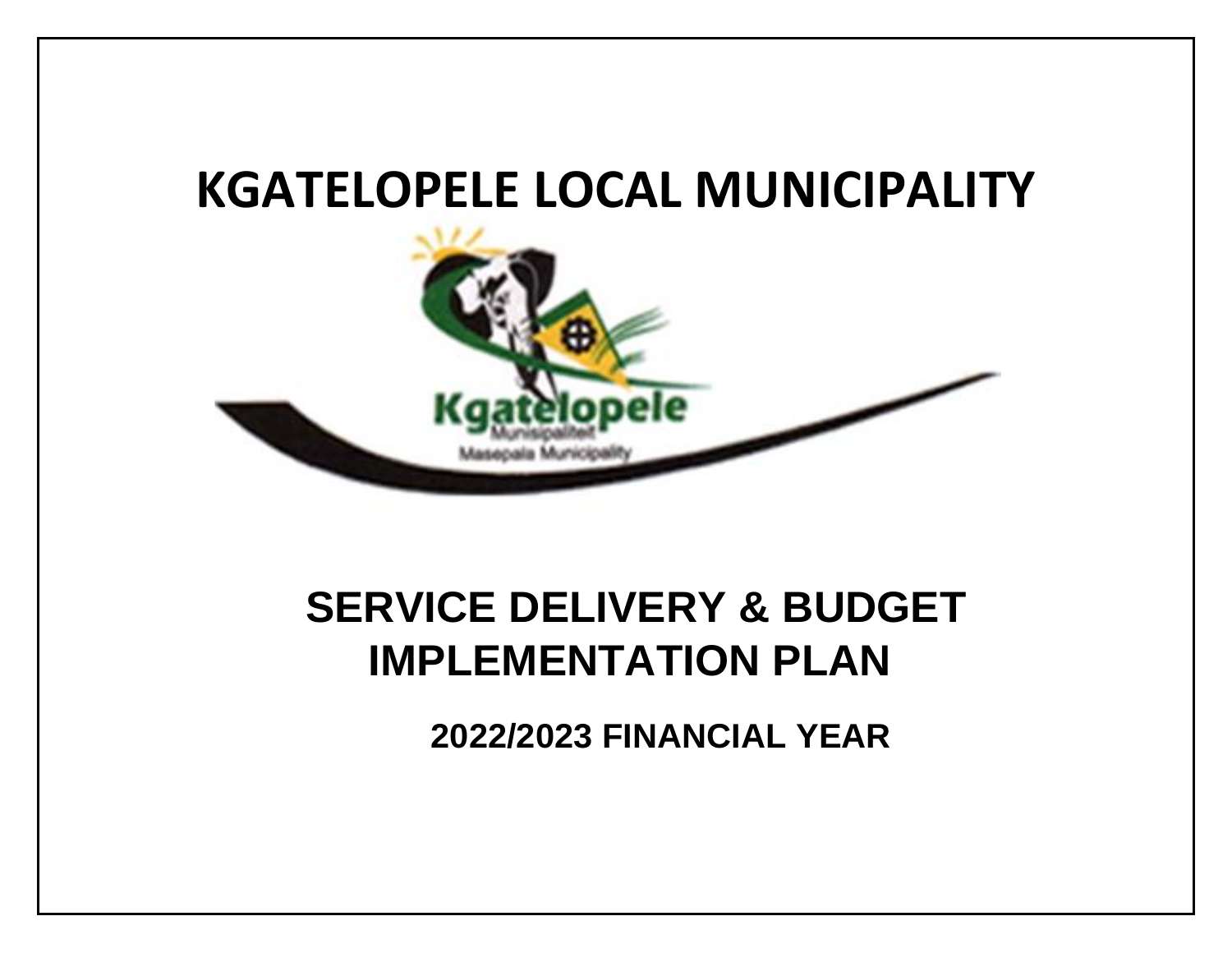# **TABLE OF CONTENTS**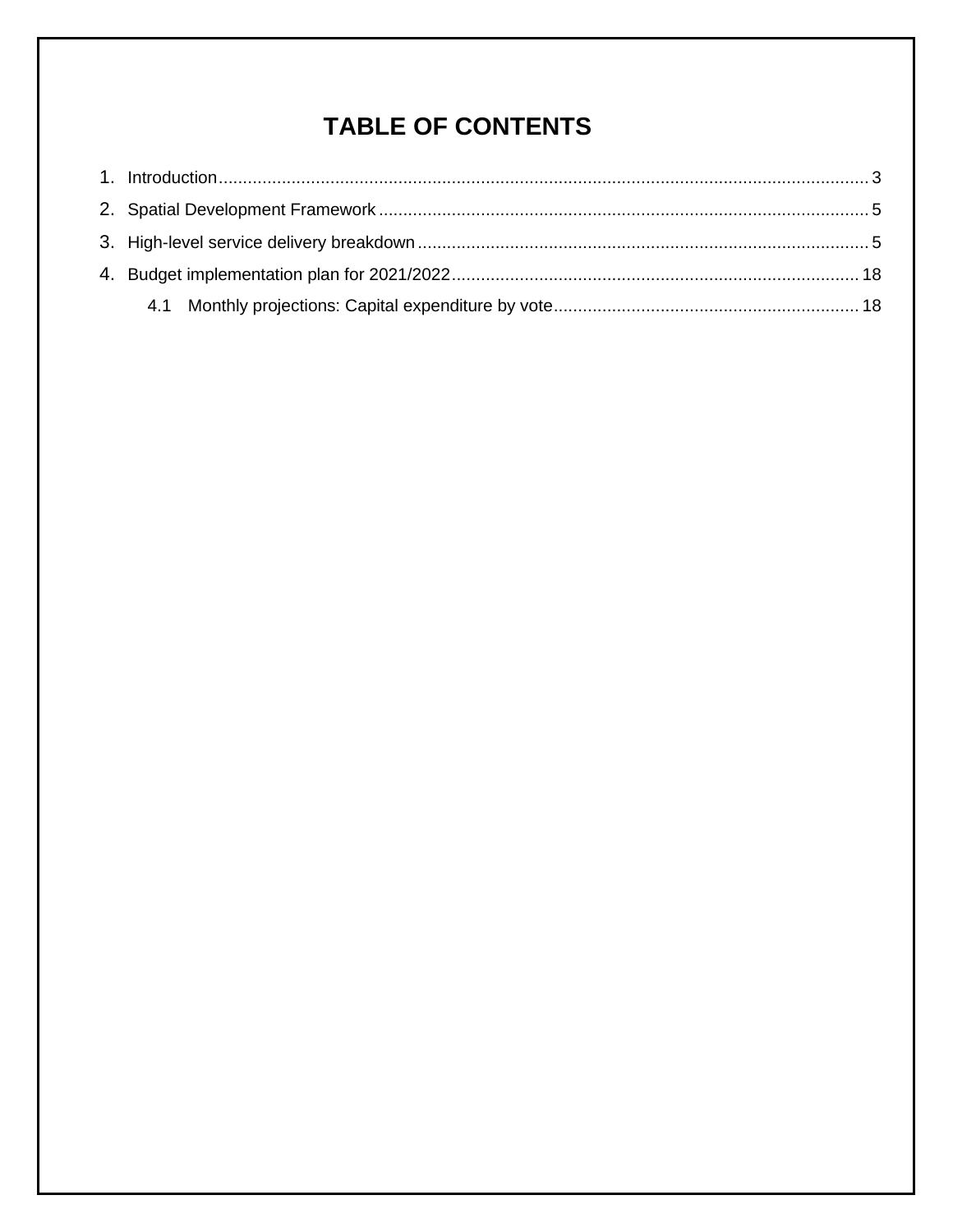# **1. INTRODUCTION**

The Service Delivery and Budget Implementation Plan (SDBIP) seek to promote municipal accountability and transparency and is an important instrument for service delivery and budget monitoring and evaluation. The SDBIP is a partnership contract between the administration, council and community, which expresses the goals and objectives set by the council as quantifiable outcomes that can be implemented by the administration over the next twelve (12) months.

Chapter 1 of the Municipal Finance Management Act, (Act 56 of 2003) (MFMA) defines the SDBIP as a detailed plan approved by the mayor of a municipality in terms of section 53(1) (c)(ii) for implementing the municipality's delivery of services and the execution of its annual budget which must include (as part of the top-layer) the following:

- <span id="page-2-0"></span>(a) Projections for each month:
	- Revenue to be collected, by source
	- Operational and capital expenditure, by vote.

(b) Service delivery targets and performance indicators for each quarter.

In terms of National Treasury's Circular No.13 the SDBIP must provide a picture of service delivery areas, budget allocations and enable monitoring and evaluation. It specifically requires the SDBIP to include:

- Monthly projections of revenue to be collected for each source;
- Monthly projections of expenditure (operating and capital) and revenue for each vote;
- Quarterly projections of service delivery targets and performance indicators for each vote;
- Information for expenditure and delivery; and a
- Detailed capital works plan.

In terms of sections 69(3) (a) and (b) of the MFMA the accounting officer of a municipality must submit to the mayor within 14 days after the approval of an annual budget, a draft SDBIP for the budget year and drafts of the annual performance agreements as required in terms of section 57(1) (b) of the Municipal Systems Act (MSA) for the municipal manager and all senior managers. Furthermore, according to section 53(1) (c) (ii) and (iii) of the MFMA, the Executive Mayor is expected to approve the SDBIP within 28 days after the approval of the budget.

This coincides with the need to table at Council, drafts of the annual performance agreements for the municipal manager and all senior managers as required in terms of section 57(1) (b) of the MSA.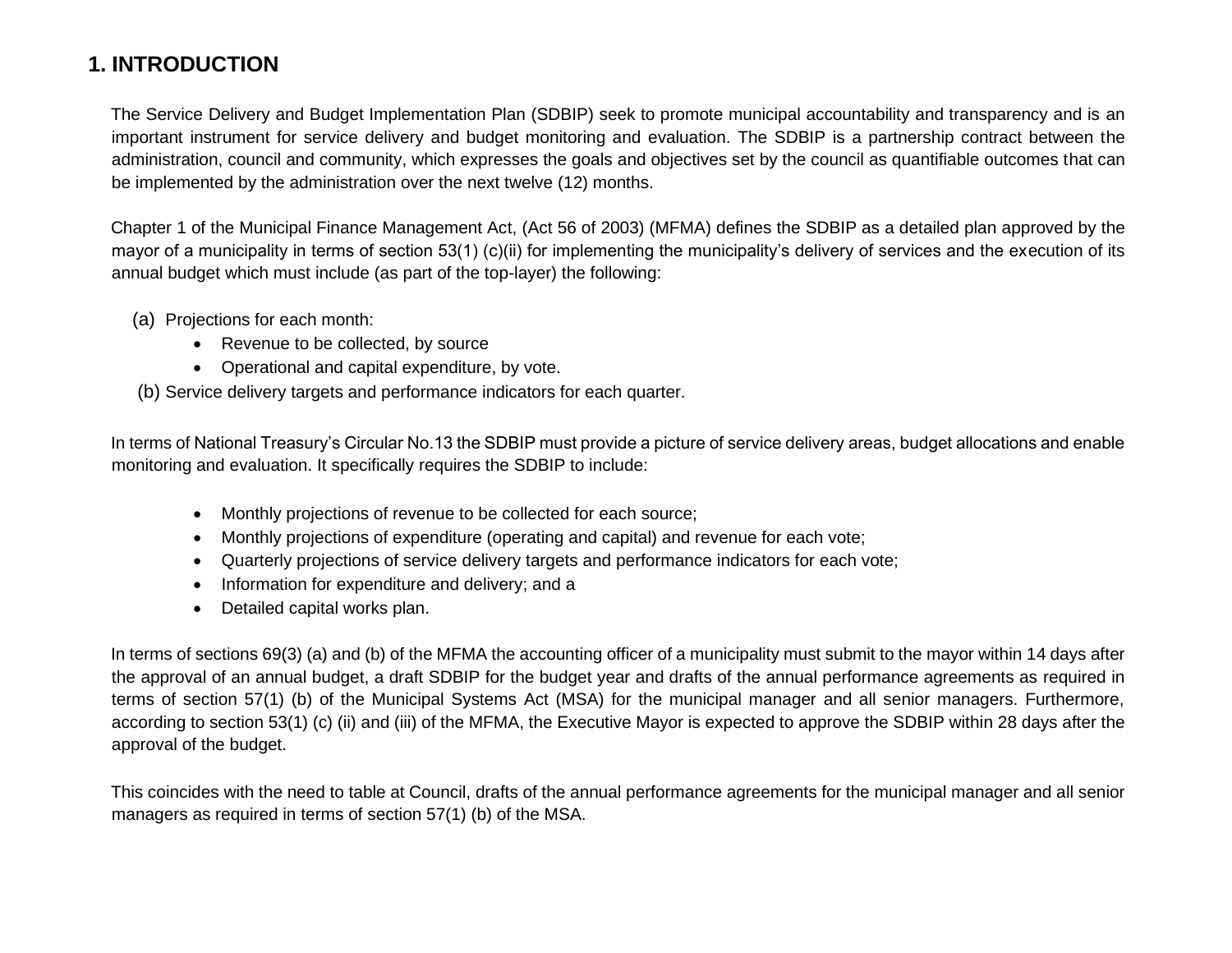The process leading to the draft Budget, IDP and business plans, which have an important bearing on the finalization of the SDBIP, includes the following elements:

- Departmental operational plans/departmental SDBIPs. These departmental SDBIPs provide the detailed plans and targets according to which the departments' performance will be monitored.
- The departmental SDBIP's/operational plans contain performance plans of line managers. The performance plans were formulated in terms of the IDP sector plans and the operational mandates relevant to each department. The performance plans form the basis for the signing of the annual performance agreements of the municipal manager and senior managers. The SDBIP represents the key performance targets as captured across core departments.

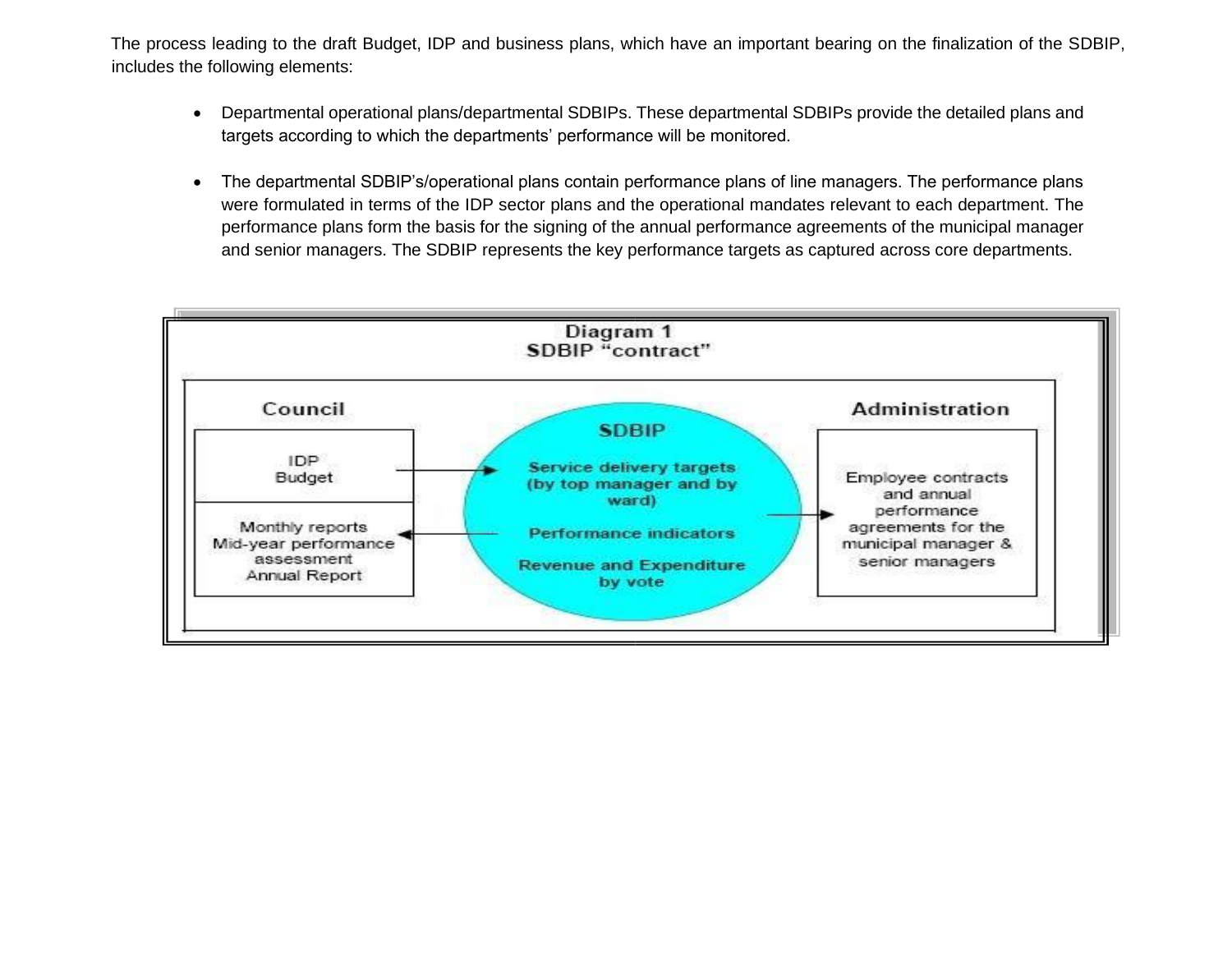## **2. SPATIAL DEVELOPMENT FRAMEWORK**

Municipalities are required by the provisions of Section 26(e) of the Municipal Systems Act 2000 to prepare and adopt a SDF for their municipal area as part of the Integrated Development Plan. The objectives of SDF are clearly articulated under Section 4 of the Local Government: Municipal Planning and Performance Management Regulations 2001 and Section 18 of the Spatial Planning and Land Reform Act 16 of 2013. The Spatial Planning and Land Reform Act 16 of 2013 is the legislation and government policy that give municipalities the responsibility of preparing and adopting Spatial Development Frameworks for municipalities.

## <span id="page-4-0"></span>**3. HIGH-LEVEL SERVICE DELIVERY BREAKDOWN**

The KLM is required in terms of the SDBIP, to provide non-financial measurable performance objectives in the form of service delivery targets and other performance indicators. Service delivery targets relate to the level and standard of services being provided to the community. It also includes targets for the reductions in backlogs of basic services according to Circular 13 of the MFMA. The SDBIP provides high level, but condensed public information on service delivery to all stakeholders and Oversight body.

The SDBIP is conceptualised as a layered plan dealing with consolidated service targets and in-year deadlines and linking such targets and deadlines to top management. The Municipal Score Card represents a consolidation of all the KLM detailed service delivery targets and performance indicators as captured in the operational plans, the performance plans and score cards of the managers in the various departments of the municipality.

<span id="page-4-1"></span>In terms of the objectives, strategies and projects as listed in the IDP and the budget, Kgatelopele Local Municipality commits itself as follows:

#### **3.1 MUNICIPAL STRATEGIC OBJECTIVES:**

- 1. To ensure the provision of sustainable basic service to our communities
- 2. To ensure conservation of the environment
- 3. To promote a conducive environment for economic development
- 4. To ensure an effective and efficient financial viable municipality
- 5. Democratic and accountable government, Municipal Transformation and Organisational development.

#### **3.2 KGATELOPELE LOCAL MUNICIPALITY SDBIP 2022/2023 FINANCIAL YEAR:**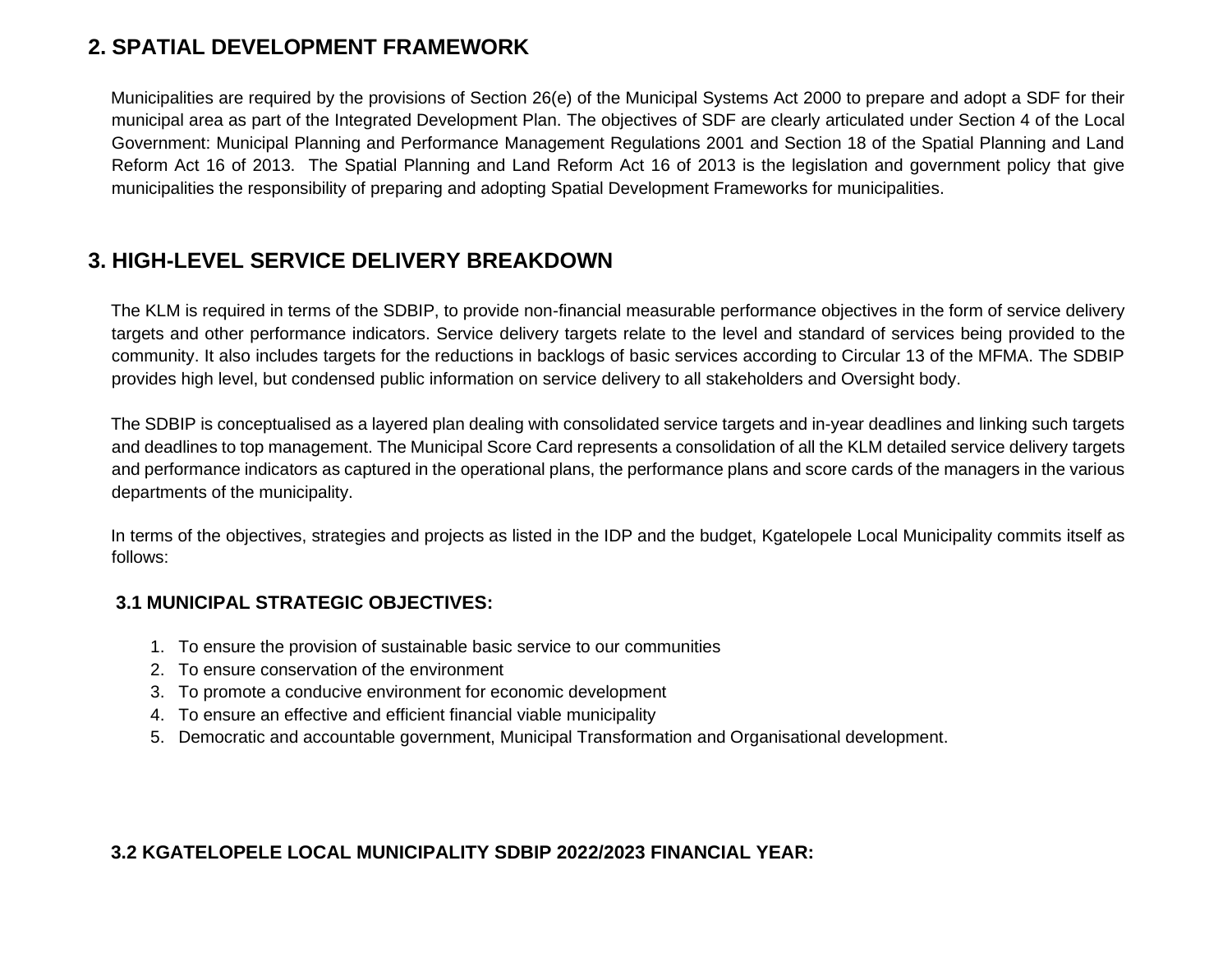|                                                                         |                                                                                                                                                 |                              |                                       |                | KLM SDBIP- 2022/2023                                                           |                  |                  |                              |               |                            |
|-------------------------------------------------------------------------|-------------------------------------------------------------------------------------------------------------------------------------------------|------------------------------|---------------------------------------|----------------|--------------------------------------------------------------------------------|------------------|------------------|------------------------------|---------------|----------------------------|
| <b>KEY</b><br><b>AREA</b>                                               | <b>PERFORMANCE KEY PERFORMANCE</b><br><b>INDICATORS</b><br>(KPI's)                                                                              | <b>Baseline</b><br>2021/2022 | <b>Annual</b><br><b>Targets</b>       | <b>Measure</b> | <b>Verification</b>                                                            |                  |                  | <b>Quarterly Projections</b> |               | 2022/2023<br><b>Budget</b> |
| <b>IDP OBJECTIVES</b>                                                   |                                                                                                                                                 |                              | 30/06/2022 2022/2023                  | <b>Unit</b>    | PoE                                                                            | 1st Qtr.         | 2nd Qtr.         | 3rd Qtr.                     | 4th Qtr.      | $\mathsf{R}$               |
|                                                                         |                                                                                                                                                 |                              | <b>KPA 1: Basic Service delivery:</b> |                |                                                                                |                  |                  |                              |               |                            |
|                                                                         |                                                                                                                                                 |                              |                                       |                | <b>Service Delivery and Infrastructure Development</b>                         |                  |                  |                              |               |                            |
|                                                                         | <b>KPI 1.</b><br>Number of households provided<br>with clean piped water by 30<br>June 2023.                                                    | 3045                         | 3050<br>households                    | Number         | List of<br>households<br>and account<br>listings                               | 3050             | 3050             | 3050                         | 3050          | 10 959 271                 |
|                                                                         | KPI 1.1.<br>Number of Water Quality<br>Assurance reports for the<br>provision of clean piped water<br>by 30 June 2023                           | 12                           | 12 Monthly lab<br>results             | Number         | 12 Monthly<br>Lab Results                                                      | 3xLab<br>results | 3xLab<br>results | 3xLab<br>results             | 3xLab results |                            |
| To ensure the<br>provision of<br>sustainable<br>basic service to<br>our | <b>KPI 2.</b><br>Number of households<br>provided with electricity<br>prepaid by 30 June 2023.                                                  | 3574                         | 3574<br>Households                    | Number         | List of<br>households-G-<br>Cell list and<br>job card of<br>new<br>connections | 3574             | 3574             | 3574                         | 3574          | 10 959 271                 |
| communities                                                             | KPI 3.<br>Number of households provided<br>with access to Basic sanitation<br>service by 30 June 2023.                                          | 3137                         | 3137<br>Households                    | Number         | List of<br>households<br>and account<br>listings                               | 3137             | 3137             | 3137                         | 3137          | 7849937                    |
|                                                                         | <b>KPI 4.</b><br>Number of households provided<br>with weekly solid waste removal<br>services in Danielskuil and Lime<br>Acres by 30 June 2023. | 2795                         | 4050<br>Households                    | Number         | List of<br>households<br>and account<br>listings                               | 4050             | 4050             | 4050                         | 4050          | 7849937                    |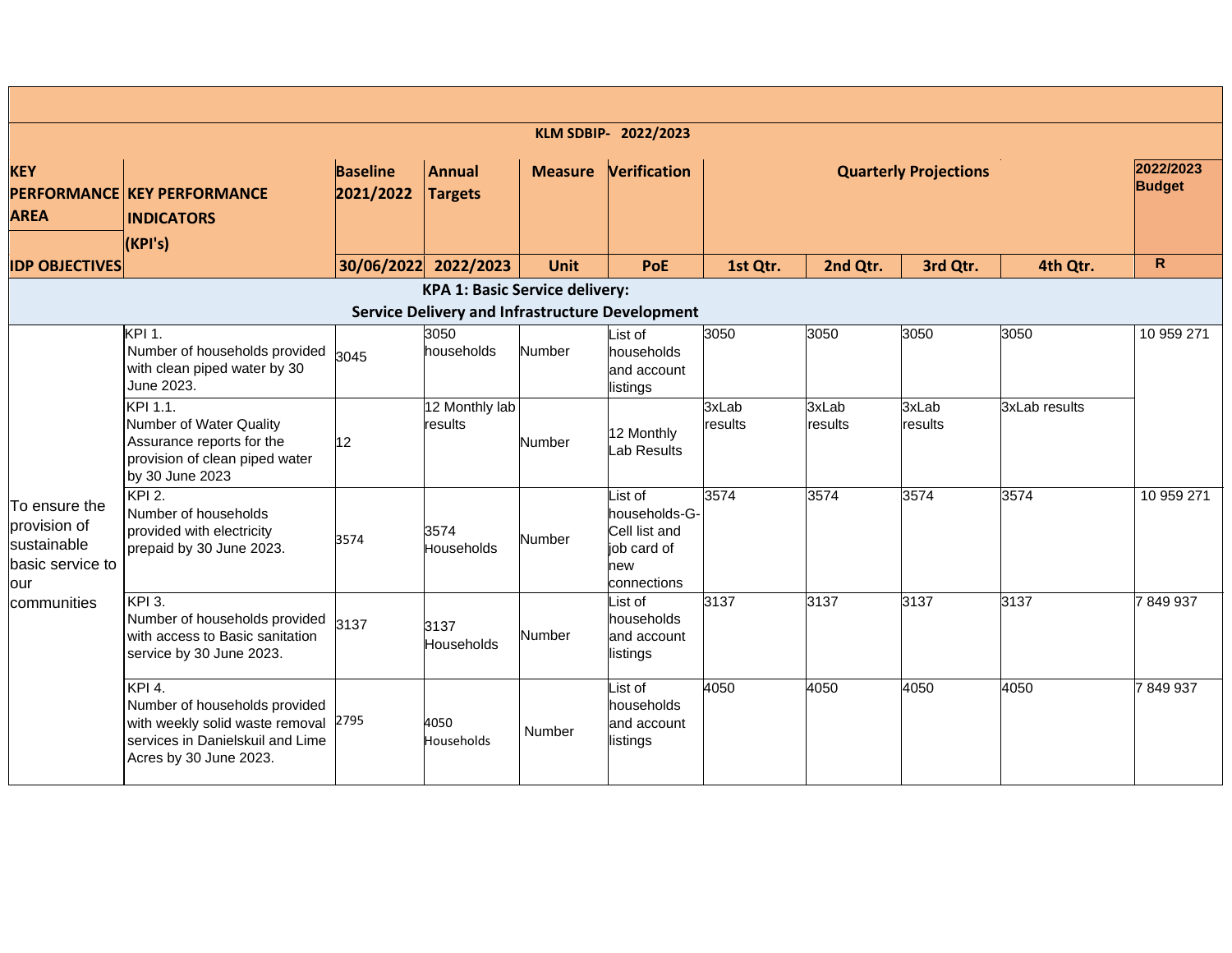| KLM SDBIP- 2022/2023                                             |                                                                                                                                                                                                   |                              |                                       |                |                                                            |          |          |                              |          |                            |  |  |
|------------------------------------------------------------------|---------------------------------------------------------------------------------------------------------------------------------------------------------------------------------------------------|------------------------------|---------------------------------------|----------------|------------------------------------------------------------|----------|----------|------------------------------|----------|----------------------------|--|--|
| <b>KEY</b><br><b>PERFORMANCE</b><br><b>AREA</b>                  | <b>KEY PERFORMANCE</b><br><b>INDICATORS</b>                                                                                                                                                       | <b>Baseline</b><br>2021/2022 | <b>Annual</b><br><b>Targets</b>       | <b>Measure</b> | Verification                                               |          |          | <b>Quarterly Projections</b> |          | 2022/2023<br><b>Budget</b> |  |  |
| <b>IDP OBJECTIVES</b>                                            | (KPI's)                                                                                                                                                                                           | 30/06/2022                   | 2022/2023                             | <b>Unit</b>    | <b>PoE</b>                                                 | 1st Qtr. | 2nd Qtr. | 3rd Qtr.                     | 4th Qtr. | $\mathsf{R}$               |  |  |
|                                                                  |                                                                                                                                                                                                   |                              | <b>KPA 1: Basic Service delivery:</b> |                |                                                            |          |          |                              |          |                            |  |  |
|                                                                  | <b>Service Delivery and Infrastructure Development</b>                                                                                                                                            |                              |                                       |                |                                                            |          |          |                              |          |                            |  |  |
|                                                                  | KPI 5.<br>Number of Indigents provided with<br>Free basic water in terms of<br>equitable share requirements<br>(06KL per indigent household) by<br>June<br>2023.                                  | 1725                         | 1725                                  | Number         | Indigents<br>Register and<br>Application file<br>2022/2023 | 1725     | 1725     | 1725                         | 1725     |                            |  |  |
| To ensure the<br>provision of<br>sustainable<br>basic service to | KPI 6.<br>Number of Indigents provided<br>with Free basic electricity in<br>terms of the equitable share<br>requirements (Free 50kw basic<br>electricity per indigent<br>household) by June 2023. | 1725                         | 1725                                  | Number         | Indigents<br>Register and<br>Application file<br>2022/2023 |          |          |                              |          |                            |  |  |
| our communities                                                  | KPI 7.<br>Number of Indigents provided<br>with Free basic sanitation<br>services per indigent household<br>by June 2023.                                                                          | 1725                         | 1725                                  | Number         | Indigents<br>Register and<br>Application file<br>2022/2023 | 1725     | 1725     | 1725                         | 1725     |                            |  |  |
|                                                                  | <b>KPI 8.</b><br>Number of Indigents provided with<br>Free weekly solid waste removal<br>services in Danielskuil and Lime<br>Acres per indigent household by<br>30 June 2023.                     |                              | 1725                                  | Number         | Indigents<br>Register and<br>Application file<br>2022/2023 | 1725     | 1725     | 1725                         | 1725     |                            |  |  |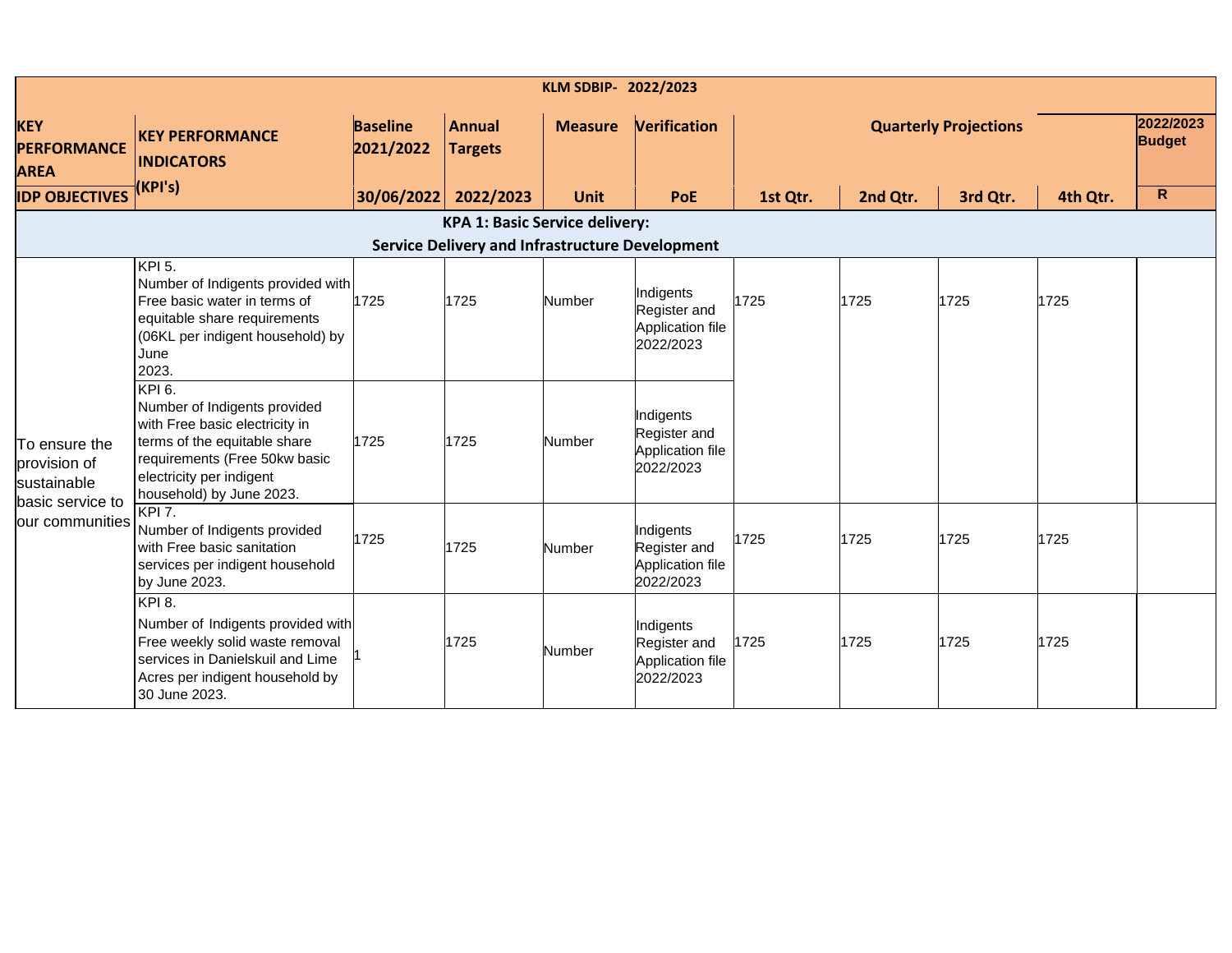|                                                            | KLM SDBIP- 2022/2023                                                                                              |                                                          |                                                        |                           |                    |                                                            |                           |                                                        |          |            |  |  |  |
|------------------------------------------------------------|-------------------------------------------------------------------------------------------------------------------|----------------------------------------------------------|--------------------------------------------------------|---------------------------|--------------------|------------------------------------------------------------|---------------------------|--------------------------------------------------------|----------|------------|--|--|--|
| <b>KEY</b><br><b>PERFORMAN</b><br><b>CE</b><br><b>AREA</b> | <b>KEY PERFORMANCE INDICATORS</b><br>(KPI's)                                                                      | <b>Baseline</b><br>2021/2022                             | <b>Annual</b><br><b>Targets</b>                        | <b>Measure Verificati</b> | lon                |                                                            |                           | 2022/2023<br><b>Budget</b>                             |          |            |  |  |  |
| <b>IDP</b><br><b>OBJECTIVES</b>                            |                                                                                                                   | 30/06/2022                                               | 2022/2023                                              | <b>Unit</b>               | <b>PoE</b>         | 1st Qtr.                                                   | 2nd Qtr.                  | 3rd Qtr.                                               | 4th Qtr. | R          |  |  |  |
|                                                            |                                                                                                                   | <b>Service Delivery and Infrastructure Development</b>   | KPA 1: Basic Service delivery:                         |                           |                    |                                                            |                           |                                                        |          |            |  |  |  |
|                                                            | <b>KPI 9.</b><br>Number of new households connected<br>to existing sewer network Phase 2 by 130<br>30 June 2023.  |                                                          | Construction of Percentage<br>main sewer<br>line 50%   |                           | Progress<br>Report | Appointment<br>and Site<br>establishment                   | 15%                       | Main sewer line Main sewer line Main sewer line<br>25% | 10%      | 12 000 000 |  |  |  |
| To ensure<br>the provision<br>of                           | KPI 10.<br>Percentage contraction of a new<br>landfill site by 30 June 2023.                                      | In progress                                              | Construction of Percentage<br>new landfill site<br>50% |                           |                    | Phase 2<br>Appointment<br>and Site<br>establishment        | 10%                       | 15%                                                    | 25%      | 8 510 000  |  |  |  |
| sustainable<br>basic service<br>to our<br>communities      | <b>KPI 11.</b><br>Percentage completion for repairs<br>and refurbishment of municipal<br>facilities by June 2023. | Refurbishment<br>municipality facility<br>юf<br>facility | Refurbishment<br>of municipality                       | Percentage                |                    | Submission<br>and approval of Appointment<br>business plan | and Site<br>establishment | 50%                                                    | 50%      | 073 000    |  |  |  |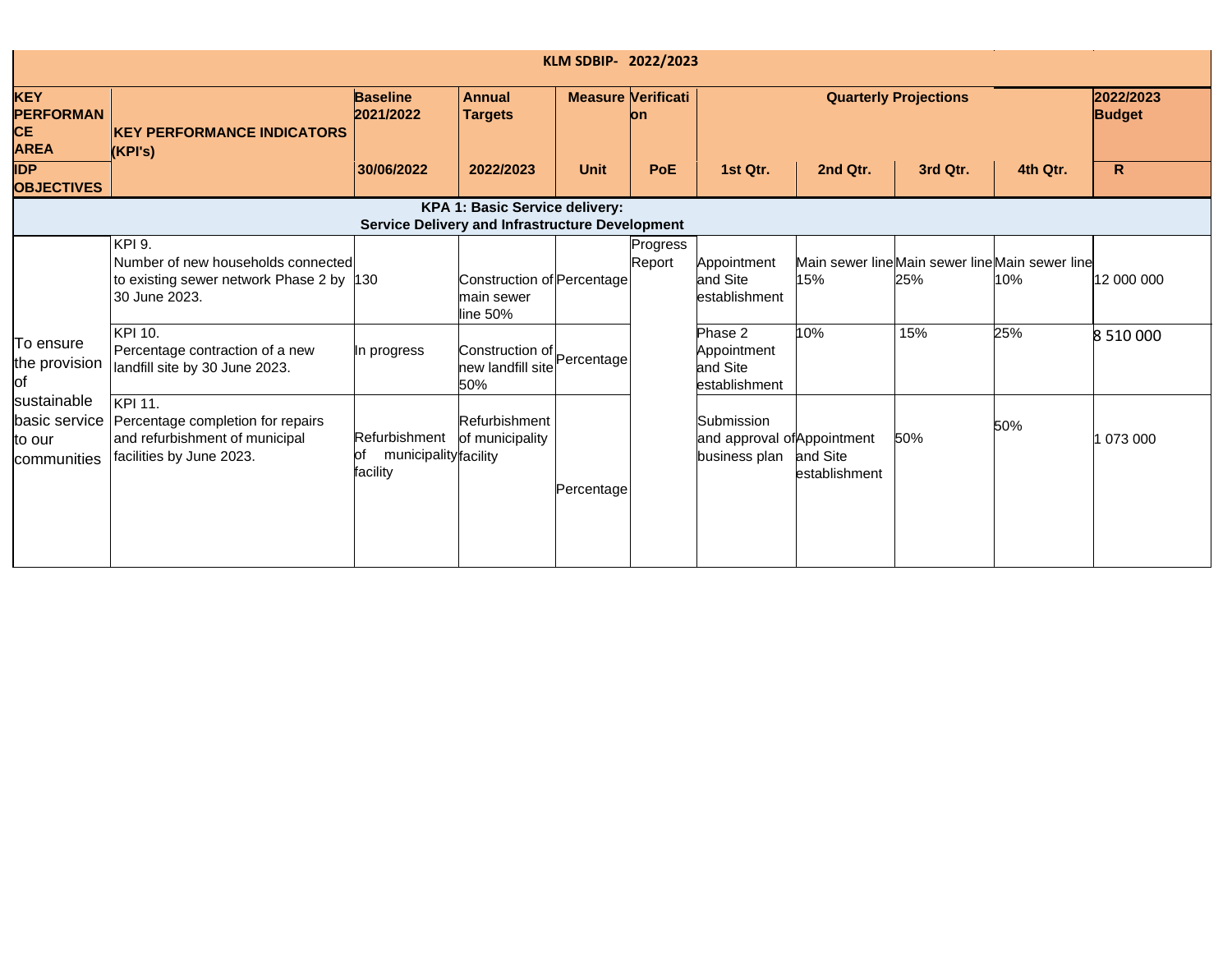|                                                 | KLM SDBIP- 2022/2023                                                                                                                                                             |                 |                                 |             |                                          |           |                                 |           |          |                             |  |  |  |
|-------------------------------------------------|----------------------------------------------------------------------------------------------------------------------------------------------------------------------------------|-----------------|---------------------------------|-------------|------------------------------------------|-----------|---------------------------------|-----------|----------|-----------------------------|--|--|--|
| <b>KEY</b><br><b>PERFORMANCE</b><br><b>AREA</b> | KEY PERFORMANCE INDICATORS 2021/2022<br>(KPI's)                                                                                                                                  | <b>Baseline</b> | <b>Annual</b><br><b>Targets</b> |             | <b>Measure Verification</b>              |           | Quarterly<br><b>Projections</b> |           |          | 2022 /2023<br><b>Budget</b> |  |  |  |
| <b>IDP OBJECTIVES</b>                           |                                                                                                                                                                                  | 30/06/2022      | 2022/2023                       | <b>Unit</b> | <b>PoE</b>                               | 1st Qtr.  | 2nd Qtr.                        | 3rd Qtr.  | 4th Qtr. | $\mathsf{R}$                |  |  |  |
|                                                 | National KPA 2: Spatial Development and Transformation                                                                                                                           |                 |                                 |             |                                          |           |                                 |           |          |                             |  |  |  |
| conservation of<br>the<br>environment           | <b>KPI.12</b><br>Percentage of Human Settlement<br>Planning and Development by 30<br>June 2023.                                                                                  | $\mathbf 0$     | 50%                             | Percentage  | 2 By-annual<br>reports                   |           | 25%                             |           | 25%      | 9 000 000                   |  |  |  |
|                                                 | <b>KPI.13</b><br>Percentage of Consolidation,<br>subdivision, rezoning and<br>conveyancing for the rectification of<br>stands allocation of stands allocated<br>by 30 June 2023. | 0               | 80%                             | Percentage  | 4x Quarterly<br>Reports                  | 20%       | 20%                             | 20%       | 20%      | 300 000                     |  |  |  |
|                                                 | <b>KPI.14</b><br>Percentage of Subdivision and<br>rezoning of a portion of Erf 1 for<br>purposes of developing a landfill site<br>by 30 June 2023.                               | $\mathbf 0$     | 80%                             | Percentage  | 4x Quarterly<br>Reports                  | 20%       | 20%                             | 20%       | 20%      | 350 000                     |  |  |  |
|                                                 | <b>KPI 15</b><br>Number of Joint Municipal Tribunal in<br>implementation of SPLUMA meeting<br>attended 30 June 2022.                                                             | $\mathbf{1}$    | 12                              | Number      | Invitation and<br>attendance<br>register | 1 Meeting |                                 | 1 Meeting |          |                             |  |  |  |
|                                                 | <b>KPI.16</b><br>% Subdivision, rezoning and<br>surveying of a sites for a traffic<br>testing centre, by 30 June 2022.                                                           | $\pmb{0}$       | 80%                             |             | Percentage 3 Quarterly<br>reports        | 20%       | 20%                             | 20%       |          | 200 000                     |  |  |  |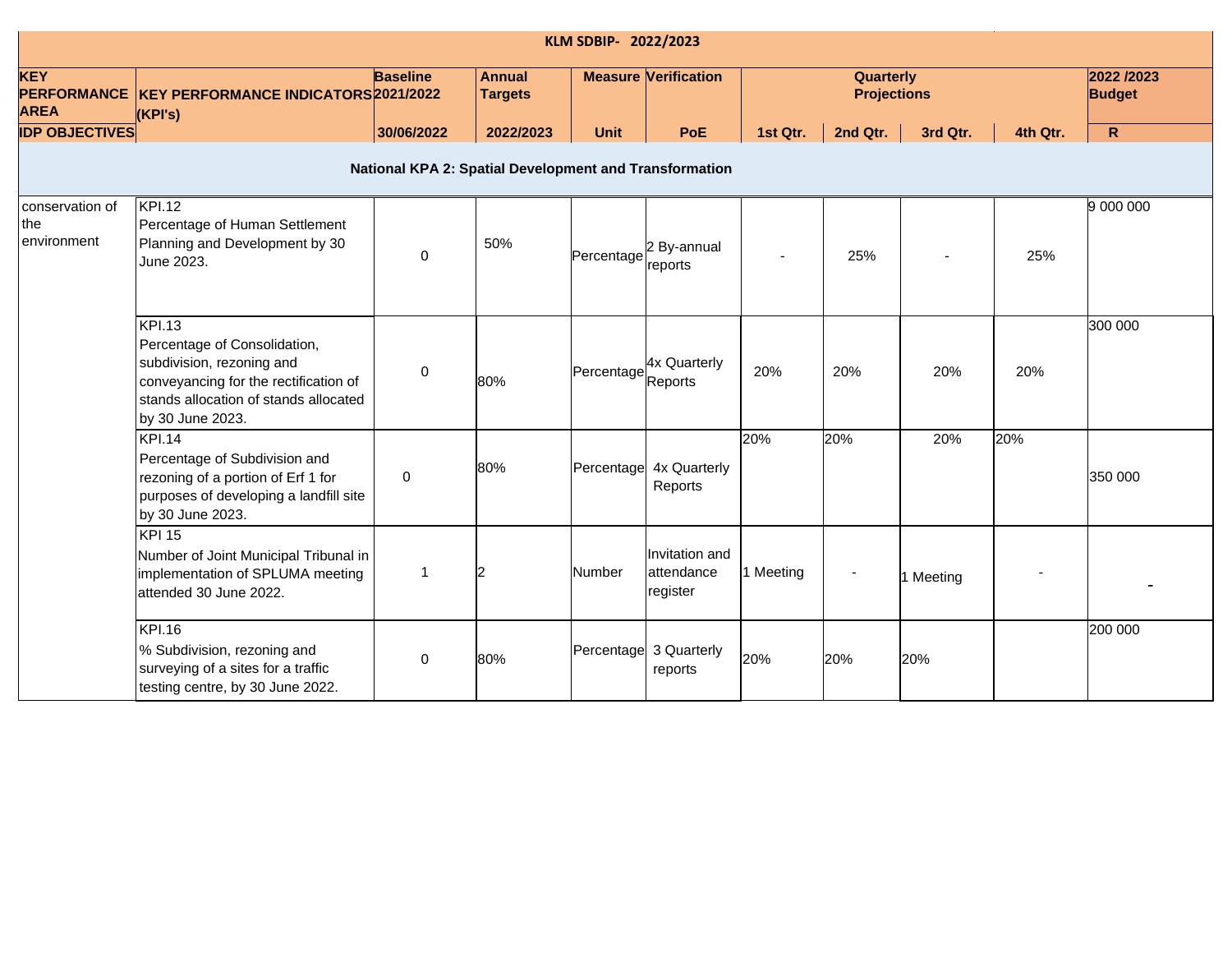| KLM SDBIP- 2022/2023                                     |                                                                                                                               |                              |                                                   |                           |                                              |                |                              |   |          |                            |  |  |
|----------------------------------------------------------|-------------------------------------------------------------------------------------------------------------------------------|------------------------------|---------------------------------------------------|---------------------------|----------------------------------------------|----------------|------------------------------|---|----------|----------------------------|--|--|
| <b>KEY PERFORMANCE</b><br><b>AREA (KPA's)</b>            |                                                                                                                               | <b>Baseline</b><br>2021/2022 | <b>Annual Targets</b>                             | <b>Measure</b>            | <b>Verification</b>                          |                | <b>Quarterly Projections</b> |   |          |                            |  |  |
| <b>IDP OBJECTIVES</b>                                    | <b>KEY PERFORMANCE INDICATORS</b><br>(KPI's)                                                                                  | 30/06/2022 2021/2022         |                                                   | Unit                      | <b>PoE</b>                                   | 1st Qtr.       | 2nd Qtr. <sup>Brd</sup> Qtr. |   | 4th Qtr. | 2022/2023<br><b>Budget</b> |  |  |
|                                                          |                                                                                                                               |                              | <b>National KPA 3: Local Economic Development</b> |                           |                                              |                |                              |   |          |                            |  |  |
|                                                          | <b>KPI.17</b><br>Number of temporary jobs created<br>through projects by 30 June 2022                                         | 20                           | 20                                                | Number of<br>jobs created | ID's and signed<br>contracts                 | 5              | 5                            | 5 | 5        | Operational                |  |  |
| To promote a<br>conducive<br>environment for<br>economic | <b>KPI.18</b><br>Number of Updated MoU between 3 3<br>mines by 31 December 2022                                               |                              | 1                                                 | Number                    | Signed MoU<br>2020/2021                      |                |                              |   |          | Operational                |  |  |
| development                                              | <b>KPI.19</b><br>Number of local contractors<br>Developed through awarding<br>contracts or sub-contracting by<br>30 June 2022 | $\overline{A}$               | 4                                                 | Number                    | Appointment<br>letters with local<br>address | -1             |                              |   |          | Operational                |  |  |
|                                                          | <b>KPI.20</b><br>Number of information brochure<br>formulated to enhance tourism in<br>the Municipal area by 30 June 2022     |                              |                                                   | Number                    | information brochure                         |                |                              |   | -1       | Operational                |  |  |
|                                                          | <b>KPI.21</b><br>Number of Career Exhibition by 30<br><b>June 2022</b>                                                        |                              |                                                   | Number                    | Report and attended<br>register.             | $\blacksquare$ |                              |   | -1       | 5000                       |  |  |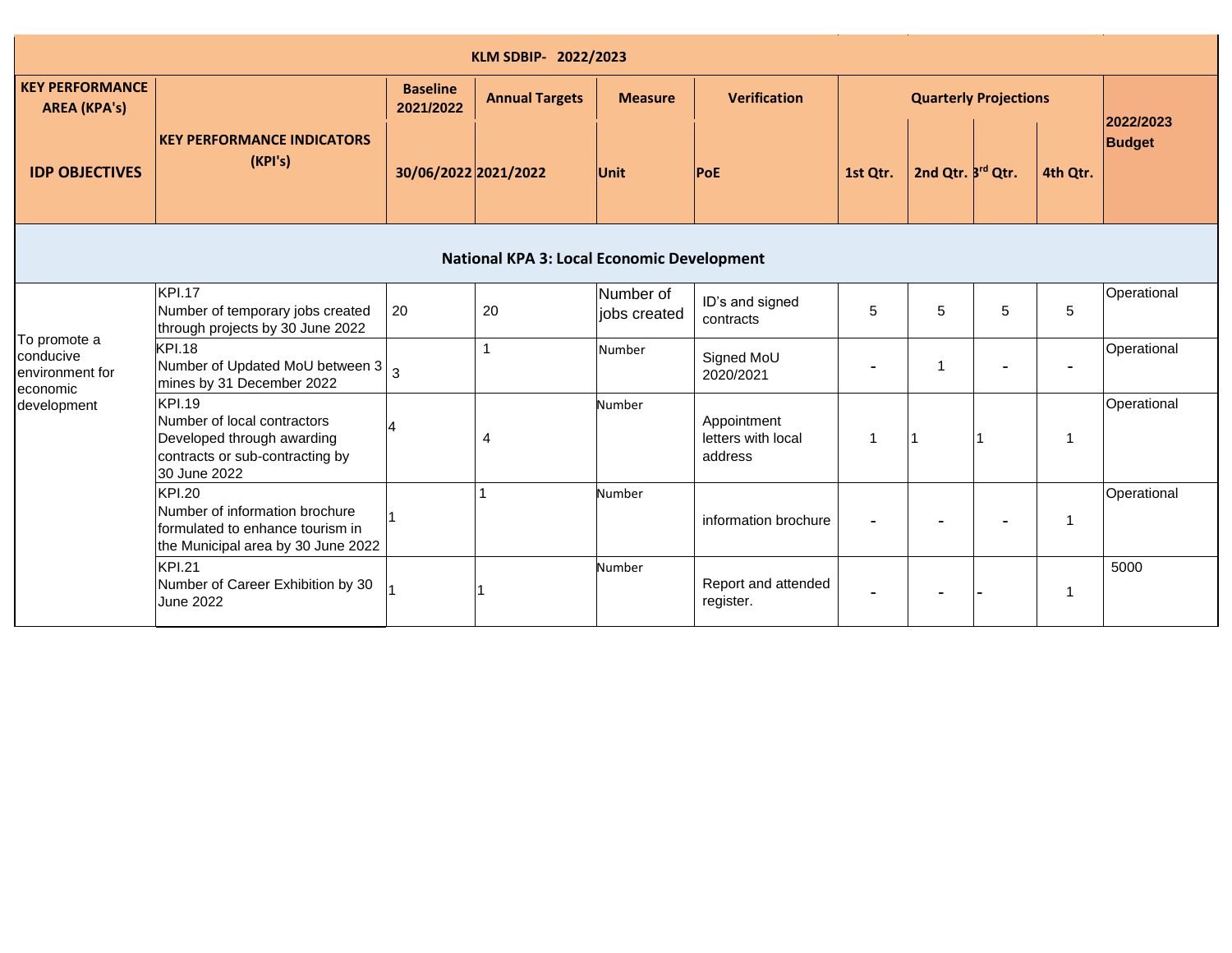|                                                                | KLM SDBIP - 2022/2023                                                                                                                     |                              |                                                      |                                          |                                     |      |                              |                 |                            |  |  |
|----------------------------------------------------------------|-------------------------------------------------------------------------------------------------------------------------------------------|------------------------------|------------------------------------------------------|------------------------------------------|-------------------------------------|------|------------------------------|-----------------|----------------------------|--|--|
| <b>KEY PERFORMANCE</b><br><b>AREA (KPA's)</b>                  | <b>KEY PERFORMANCE INDICATORS</b>                                                                                                         | <b>Baseline</b><br>2021/2022 | <b>Annual Targets</b>                                | <b>Measure</b>                           | <b>Verification</b>                 |      | <b>Quarterly Projections</b> |                 | 2022/2023<br><b>Budget</b> |  |  |
| <b>IDP OBJECTIVES</b>                                          | (KPI's)                                                                                                                                   | 30/06/2022                   | 2022/2023                                            | <b>Unit</b>                              | PoE                                 |      | 1st Qtr. 2nd Qtr.            | 3rd Qtr. $ 4th$ | Qtr.                       |  |  |
|                                                                |                                                                                                                                           |                              | <b>National KPA 4: Municipal Financial Stability</b> |                                          |                                     |      |                              |                 |                            |  |  |
|                                                                | <b>KPI 22</b><br>Compliance with Submission of<br>Adjustment budget to Council for<br>approval by 25 January 2023.                        | 100%                         | 100%                                                 | Council<br>resolution                    | Council resolution                  |      | 100%                         |                 |                            |  |  |
| To ensure an<br>effective and<br>efficient financial<br>viable | KPI $23$<br>Number of Section 52 reports<br>submitted to the Mayor and Treasury<br>by 15 July 2023.                                       | 4 Reports                    | 4 reports                                            | Number                                   | Acknowledgement<br>of receipt       | 1    | $\mathbf{1}$                 | -1              | -1                         |  |  |
| municipality                                                   | <b>KPI 24</b><br>Compliance with Submission of<br>Section 72 report to council and<br>Treasury by 31 January 2023.                        | 100%                         | 100%                                                 | Report                                   | Council resolution                  |      |                              | -1              |                            |  |  |
|                                                                | <b>KPI 25</b><br>Compliance with Submission of<br>Annual financial statements to Auditor<br>General SA and Treasury by 31<br>August 2022. | 100%                         | 100%                                                 | Annual<br>Financial<br><b>Statements</b> | Acknowledgement<br>of receipt       | 100% |                              |                 |                            |  |  |
|                                                                | <b>KPI.26</b><br>Percentage billing on operating<br>revenue budget by 30 June 2023.                                                       | 80%                          | 80%                                                  | Percentage                               | Quarterly reports                   | 80%  | 80%                          | 80%             | 80%                        |  |  |
|                                                                | <b>KPI.27</b><br>Percentage Collection on Billing by 30<br>June 2023.                                                                     | 50%                          | 50%                                                  | Percentage                               | Quarterly reports                   | 50%  | 50%                          | 50%             | 50%                        |  |  |
|                                                                | <b>KPI.28</b><br>Percentage of Capital grant funding<br>received as per DORA allocation by<br>30 June 2023.                               | 100%                         | 100%                                                 | Percentage                               | Quarterly reports                   | 25%  | 25%                          | 25%             | 25%                        |  |  |
|                                                                | <b>KPI.29</b><br>Percentage collection of conditional<br>grants by 30 June 2023.                                                          | 100%                         | 100%                                                 | Percentage                               | Quarterly reports                   | 25%  | 25%                          | 25%             | 25%                        |  |  |
|                                                                | <b>KPI.30</b><br>Number of indigents registered by 30<br>June 2023.                                                                       | 1611                         | 1725                                                 | Number                                   | <b>Updated Indigent</b><br>Register | 1725 | 1725                         | 1725            | 1725                       |  |  |
|                                                                | <b>KPI.31</b><br>Percentage of capital budget<br>expenditure by 30 June 2023.                                                             | 75%                          | 75%                                                  | Percentage                               | Quarterly reports                   | 20%  | 20%                          | 20%             | 15%                        |  |  |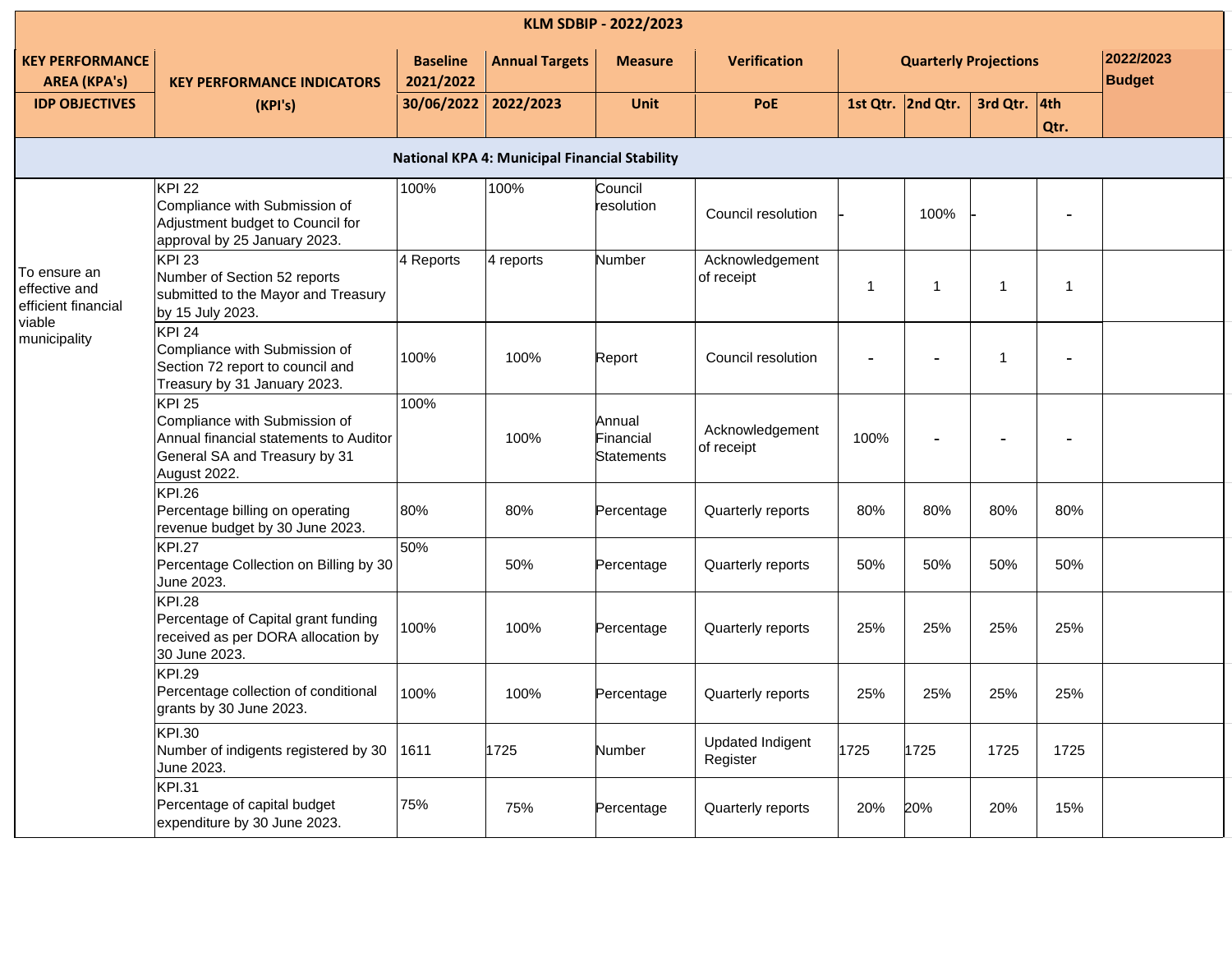|                                                   |                                                                                                                                                       |                              | KLM SDBIP - 2022/2023                                |                |                                                                        |                              |                   |                |                |                            |
|---------------------------------------------------|-------------------------------------------------------------------------------------------------------------------------------------------------------|------------------------------|------------------------------------------------------|----------------|------------------------------------------------------------------------|------------------------------|-------------------|----------------|----------------|----------------------------|
| <b>KEY PERFORMANCE</b><br><b>AREA (KPA's)</b>     | <b>KEY PERFORMANCE INDICATORS</b>                                                                                                                     | <b>Baseline</b><br>2021/2022 | <b>Annual Targets</b>                                | <b>Measure</b> | <b>Verification</b>                                                    | <b>Quarterly Projections</b> |                   |                |                | 2022/2023<br><b>Budget</b> |
| <b>IDP OBJECTIVES</b>                             | (KPI's)                                                                                                                                               | 30/06/2022                   | 2022/2023                                            | Unit           | PoE                                                                    |                              | 1st Qtr. 2nd Qtr. | 3rd Qtr.       | 4th<br>Qtr.    |                            |
|                                                   |                                                                                                                                                       |                              | <b>National KPA 4: Municipal Financial Stability</b> |                |                                                                        |                              |                   |                |                |                            |
| To ensure an                                      | <b>KPI.32</b><br>Percentage operating budget<br>expenditure spent by 30 June 2023.                                                                    | 75%                          | 75%                                                  | Percentage     | Quarterly reports                                                      | 20%                          | 20%               | 20%            | 15%            |                            |
| effective and<br>efficient financial<br>viable    | <b>KPI.33</b><br>Number of updated asset register by<br>30 June 2023.                                                                                 |                              | 4                                                    | Number         | Register                                                               | -1                           | -1                | $\mathbf{1}$   | $\overline{1}$ |                            |
| municipality                                      | <b>KPI.34</b><br>Number of Inventory undertaken in<br>stores by 30 June 2023.                                                                         |                              |                                                      | Number         | Stock list                                                             | -1                           | -1                | $\mathbf{1}$   | $\overline{1}$ |                            |
|                                                   | <b>KPI.35</b><br>Number of Asset disposal list by 30<br>January 2023.                                                                                 |                              |                                                      | Number         | <b>Disposal List</b>                                                   |                              |                   | $\mathbf 1$    | $\blacksquare$ |                            |
|                                                   | <b>KPI.36</b><br>Percentage progress of developing<br>procurement plan by 30 June 2022                                                                | 100%                         | 100%                                                 | Percentage     | Procurement plan                                                       |                              |                   | $\blacksquare$ | 100%           |                            |
|                                                   | <b>KPI.37</b><br>Percentage compliance with<br>procurement plan by 30 June 2023.                                                                      | 100%                         | 100%                                                 | Percentage     | Report                                                                 | 100%                         | 100%              | 100%           | 100%           |                            |
|                                                   |                                                                                                                                                       |                              |                                                      |                | National KPA 5: Municipal Institutional Transformation and Development |                              |                   |                |                |                            |
| Democratic and<br>accountable<br>government,      | <b>KPI 38</b><br>Number of Training committee held by<br>30 June 2023.                                                                                | 4                            | 4                                                    | Number         | Minutes and<br>attendance register                                     | 1                            |                   | 1              | $\mathbf{1}$   |                            |
| Municipal<br>Transformation and<br>Organisational | <b>KPI 39</b><br>Number of LLF Committee held by 30<br>June 2023.                                                                                     | $\mathbf{1}$                 | 4                                                    | Number         | Minutes and<br>attendance register                                     | -1                           |                   | 1              | $\mathbf{1}$   |                            |
| development                                       | <b>KPI 40</b><br>Percentage resolution of Labour<br>dispute by 30 June 2023.                                                                          | 80%                          | 80%                                                  | Percentage     | Report                                                                 | 20%                          | 20%               | 20%            | 20%            |                            |
|                                                   | <b>KPI.41</b><br>Number of Health and Safety<br>inspection report on Municipal Main<br>Building and Technical Workshop<br>facilities by 30 June 2023. | 12                           | 8                                                    | Number         | Report                                                                 | $\overline{2}$               | 2                 | $\overline{2}$ | $\overline{2}$ |                            |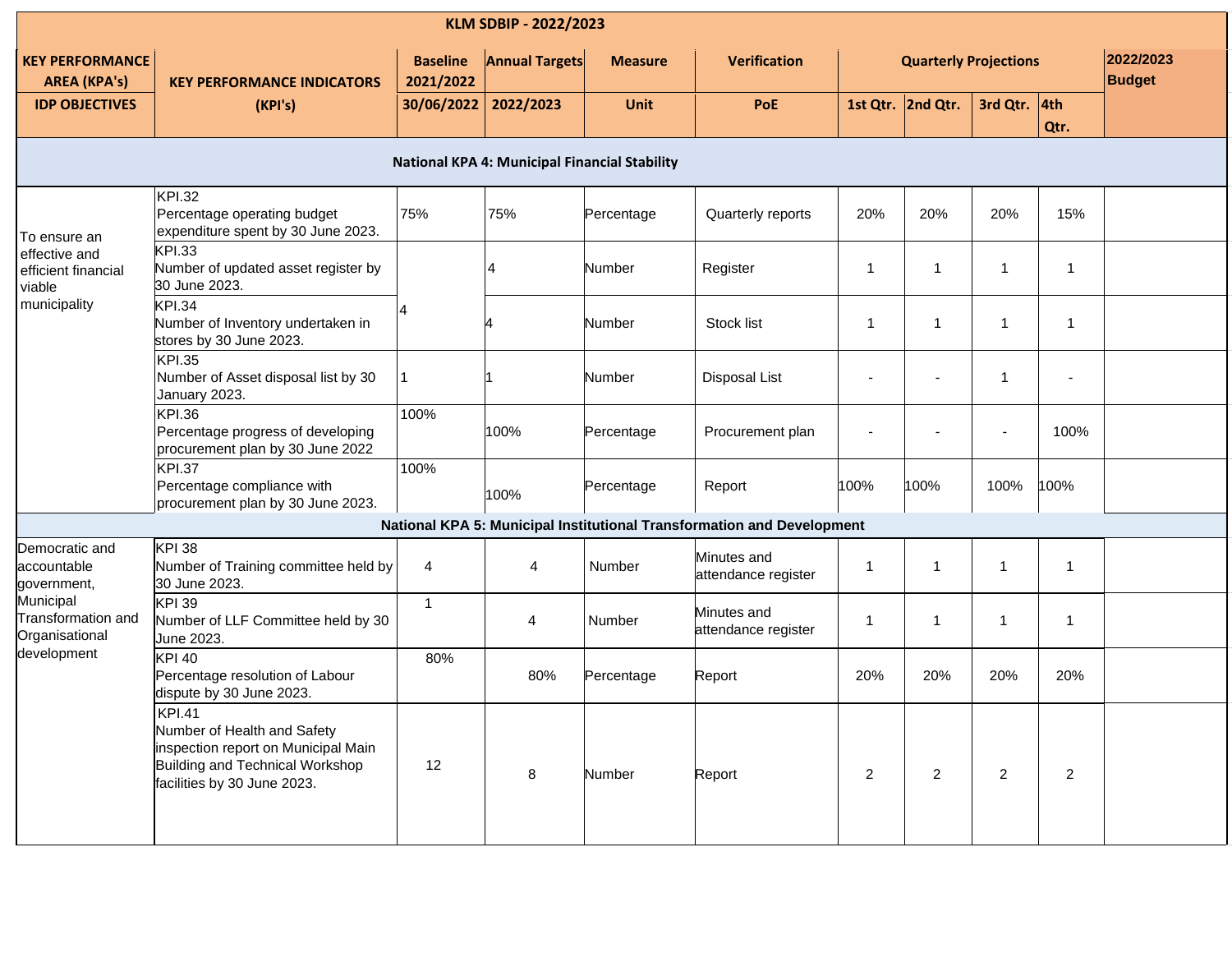| KLM SDBIP- 2022/2023                                      |                                                                                                                                                                 |                              |                          |                                     |                                                                        |              |                  |              |                    |                            |  |
|-----------------------------------------------------------|-----------------------------------------------------------------------------------------------------------------------------------------------------------------|------------------------------|--------------------------|-------------------------------------|------------------------------------------------------------------------|--------------|------------------|--------------|--------------------|----------------------------|--|
| <b>KEY</b><br><b>PERFORMANCE</b><br><b>AREA (KPA's)</b>   | <b>KEY PERFORMANCE INDICATORS</b>                                                                                                                               | <b>Baseline</b><br>2021/2022 | Annual<br><b>Targets</b> | <b>Measure</b>                      | <b>Verification</b>                                                    |              | <b>Quarterly</b> |              | <b>Projections</b> | 2022/2023<br><b>Budget</b> |  |
| <b>IDP OBJECTIVES</b>                                     | (KPI's)                                                                                                                                                         | 30/06/2022                   | 2022/2023                | Unit                                | PoE                                                                    | 1st Qtr.     | 2nd Qtr.         | 3rd<br>Qtr.  | 4th Qtr.           |                            |  |
|                                                           |                                                                                                                                                                 |                              |                          |                                     | National KPA 5: Municipal Institutional Transformation and development |              |                  |              |                    |                            |  |
|                                                           | <b>KPI.42</b><br>Number of quarterly Health and Safety<br>inspection report on Municipal Main<br>Building and Technical Workshop<br>facilities by 30 June 2023. | 4                            | 4                        | Number                              | Report                                                                 | $\mathbf 1$  | $\mathbf{1}$     | $\mathbf{1}$ | $\mathbf{1}$       |                            |  |
| Democratic and<br>accountable<br>government,<br>Municipal | <b>KPI.43</b><br>Number of quarterly health and safety<br>meetings by 30 June 2023.                                                                             | 3                            | $\overline{4}$           | Number                              | Minutes and<br>attendance register                                     | 1            | $\overline{1}$   | $\mathbf 1$  | $\mathbf{1}$       |                            |  |
| Transformation<br>development                             | <b>KPI.44</b><br>and Organisational Number of staff meetings held by 30<br>June 2023.                                                                           | 4                            | 4                        | Number                              | Minutes and<br>attendance register                                     | 1            | $\overline{1}$   | $\mathbf 1$  | $\mathbf{1}$       |                            |  |
|                                                           | <b>KPI.45</b><br>Number of extended management<br>meeting held by 30 June 2023.                                                                                 | 6                            | 4                        | Number                              | Minutes and<br>attendance register                                     | 1            | -1               | $\mathbf 1$  | 1                  |                            |  |
|                                                           | <b>KPI.46</b><br>Number of Sec 57 Managers<br>Performance plans created by 31 July<br>2023.                                                                     | 3                            | 3                        | Number                              | Minutes and<br>attendance register                                     | 3            |                  |              |                    |                            |  |
|                                                           | <b>KPI.47</b><br>Number of sec 72 report per annum by<br>25 January 2023.                                                                                       | 1                            | $\mathbf{1}$             | Number                              | MFMA sec 72                                                            |              |                  | 1            | $\blacksquare$     |                            |  |
|                                                           | <b>KPI.48</b><br>Compiled sec 66 performance plans<br>and agreements and signed by 30 June<br>2023.                                                             | 0                            | 100                      | Number                              | PP and PA                                                              |              |                  |              | 100                |                            |  |
|                                                           | <b>KPI.49</b><br>Number of Individual employee<br>Performance evaluation by 31 July<br>2023                                                                     | 0                            | 100                      | Performance<br>Evaluation<br>scores | Attendance register                                                    |              |                  | $\bar{a}$    | 100                |                            |  |
|                                                           | <b>KPI.50</b><br>Number of Quarterly Institutional<br>Performance Evaluation done by 31<br>July 2023.                                                           | 4                            | 4                        | Number                              | Reports                                                                | $\mathbf{1}$ | $\mathbf{1}$     | $\mathbf{1}$ | $\mathbf{1}$       |                            |  |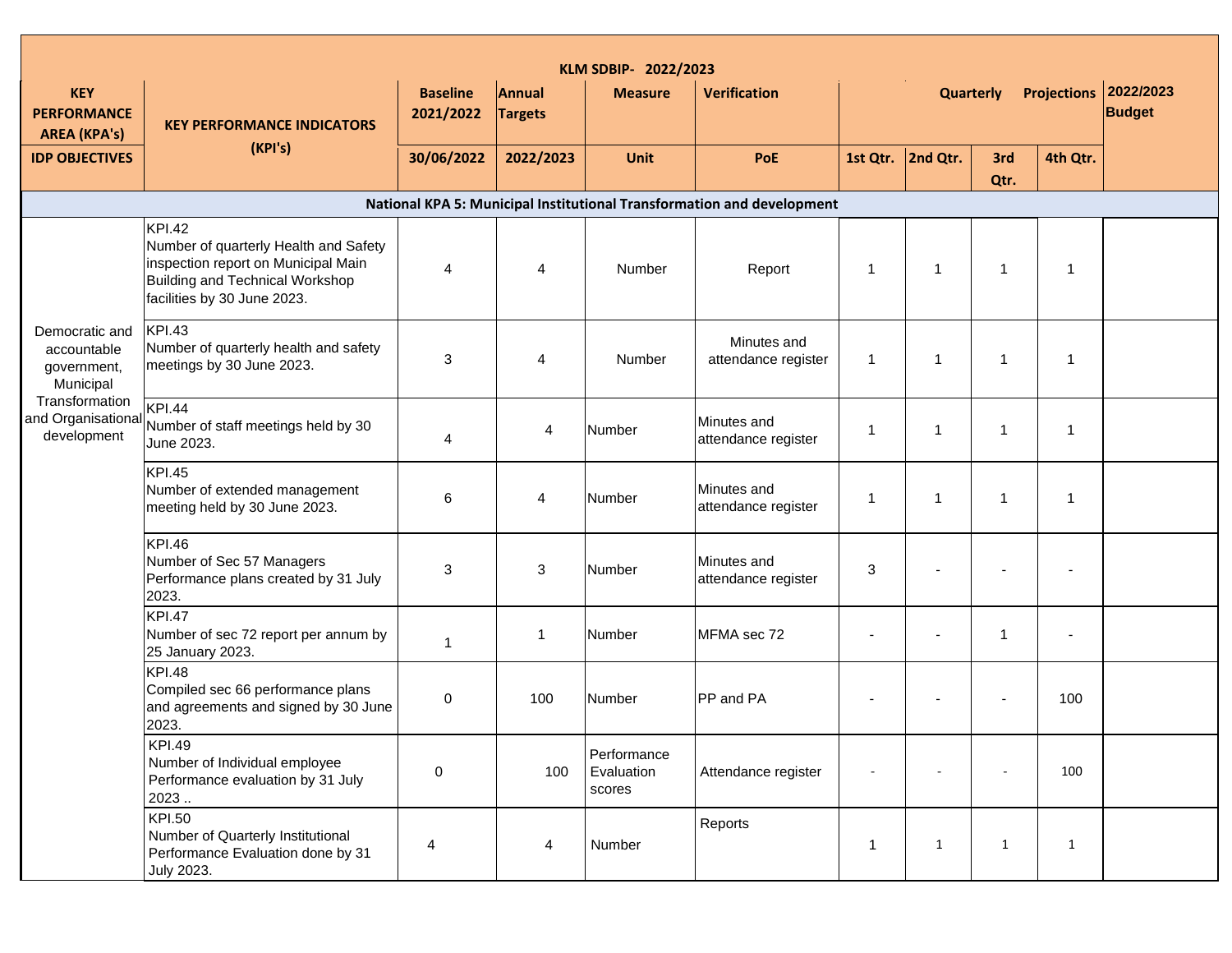|                                                           |                                                                                                     |                              |                       | KLM SDBIP- 2022/2023 |                                                                        |                                 |                |                |                         |                            |
|-----------------------------------------------------------|-----------------------------------------------------------------------------------------------------|------------------------------|-----------------------|----------------------|------------------------------------------------------------------------|---------------------------------|----------------|----------------|-------------------------|----------------------------|
| <b>KEY</b><br><b>PERFORMANCE</b><br><b>AREA (KPA's)</b>   |                                                                                                     | <b>Baseline</b><br>2021/2022 | <b>Annual Targets</b> | <b>Measure</b>       | <b>Verification</b>                                                    | <b>Projections</b><br>Quarterly |                |                |                         | 2022/2023<br><b>Budget</b> |
| <b>IDP OBJECTIVES</b>                                     | <b>KEY PERFORMANCE INDICATORS</b><br>(KPI's)                                                        | 30/06/2022                   | 2022/2023             | Unit                 | PoE                                                                    | 1st Qtr.                        | 2nd Qtr.       | 3rd<br>Qtr.    | 4th Qtr.                |                            |
|                                                           |                                                                                                     |                              |                       |                      | National KPA 5: Municipal Institutional Transformation and development |                                 |                |                |                         |                            |
| Democratic and<br>accountable<br>government,<br>Municipal | <b>KPI.51</b><br>Percentage progress with the<br>Development of SDBIP 2022/2023 by<br>30 June 2023. | 1                            | 100%                  | Percentage           | Council resolution on<br><b>SDBIP</b>                                  |                                 | $\sim$         | 100%           | $\sim$                  |                            |
| Transformation<br>and<br>Organisational<br>development    | <b>KPI.52</b><br>Percentage compliance with<br>submission of annual report by 31<br>March 2023      | 100%                         | 100%                  | Percentage           | <b>Annual Report</b>                                                   |                                 | $\sim$         | $\mathbf{1}$   | $\sim$                  |                            |
|                                                           | <b>KPI.53</b><br>Number of ICT committee held by 30<br>June 2023                                    | $\overline{4}$               |                       | Number               | Minutes and<br>attendance register                                     | 1                               | $\mathbf{1}$   | $\mathbf{1}$   | $\mathbf{1}$            |                            |
|                                                           |                                                                                                     |                              |                       |                      | National KPA 6: Good Governance and Public Participation               |                                 |                |                |                         |                            |
| Democratic and<br>accountable                             | <b>KPI.54</b><br>Number of Normal Council meetings<br>held by 30 June 2023                          | 4                            | 4                     | Number               | Minutes and<br>attendance register                                     | 1                               | -1             | $\mathbf 1$    | $\overline{\mathbf{1}}$ |                            |
| government,<br>Municipal<br>Transformation<br>and         | <b>KPI.55</b><br>Number of Special Council meetings<br>held by 30 June 2023                         | 6                            | 6                     | Number               | Minutes and<br>attendance register                                     | $\overline{2}$                  | $\overline{1}$ | $\overline{c}$ | $\mathbf{1}$            |                            |
| Organisational<br>development                             | <b>KPI.56</b><br>Number of MPAC Committee held by<br>30 June 2023                                   | 12                           | $\overline{4}$        | Number               | Minutes and<br>attendance register                                     | $\mathbf{1}$                    | -1             | $\mathbf 1$    | 1                       |                            |
|                                                           | <b>KPI.57</b><br>Number of Finance Committee held<br>by 30 June 2023.                               | 10                           | 4                     | Number               | Attendance register                                                    | 1                               | 1              | 1              |                         |                            |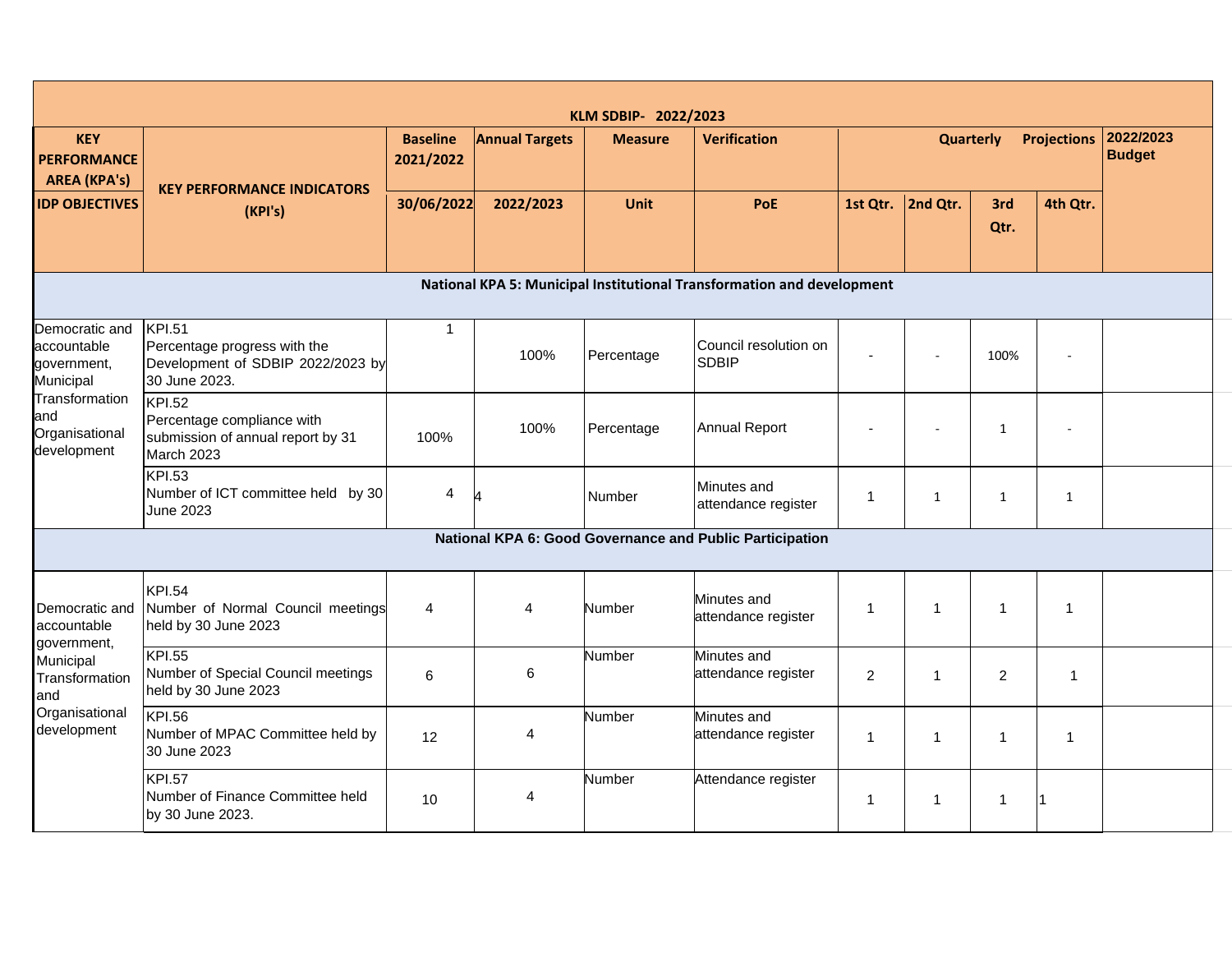|                                                                                    |                                                                                      | KLM SDBIP- 2022/2023                                     |                       |                |                        |          |             |                                        |          |
|------------------------------------------------------------------------------------|--------------------------------------------------------------------------------------|----------------------------------------------------------|-----------------------|----------------|------------------------|----------|-------------|----------------------------------------|----------|
| <b>KEY</b><br><b>PERFORMANCE</b><br><b>AREA (KPA's)</b>                            | <b>KEY PERFORMANCE INDICATORS</b>                                                    | <b>Baseline</b><br>2021/2022                             | <b>Annual Targets</b> | <b>Measure</b> | <b>Verification</b>    |          |             | <b>Quarterly</b><br><b>Projections</b> |          |
| <b>IDP OBJECTIVES</b>                                                              | (KPI's)                                                                              | 30/06/2022                                               | 2022/2023             | <b>Unit</b>    | PoE                    | 1st Qtr. | 2nd<br>Qtr. | 3rd<br>Qtr.                            | 4th Qtr. |
|                                                                                    |                                                                                      | National KPA 6: Good Governance and Public Participation |                       |                |                        |          |             |                                        |          |
| Democratic and KPI.58<br>accountable<br>government,<br>Municipal<br>Transformation | Number of Institutional Committee held by 30 June 2023.                              | 2                                                        | 4                     | Number         | Attendance<br>register |          |             |                                        |          |
| and<br>Organisational<br>development                                               | <b>KPI.59</b><br>Number of Technical and Commonage Committee held by 30 June<br>2023 | 5                                                        | 4                     | Number         | Attendance<br>register |          |             |                                        |          |
|                                                                                    | <b>KPI.60</b><br>Number of Audit Committee meeting held by 30 June 2023              |                                                          |                       | Number         | Attendance<br>register |          |             |                                        |          |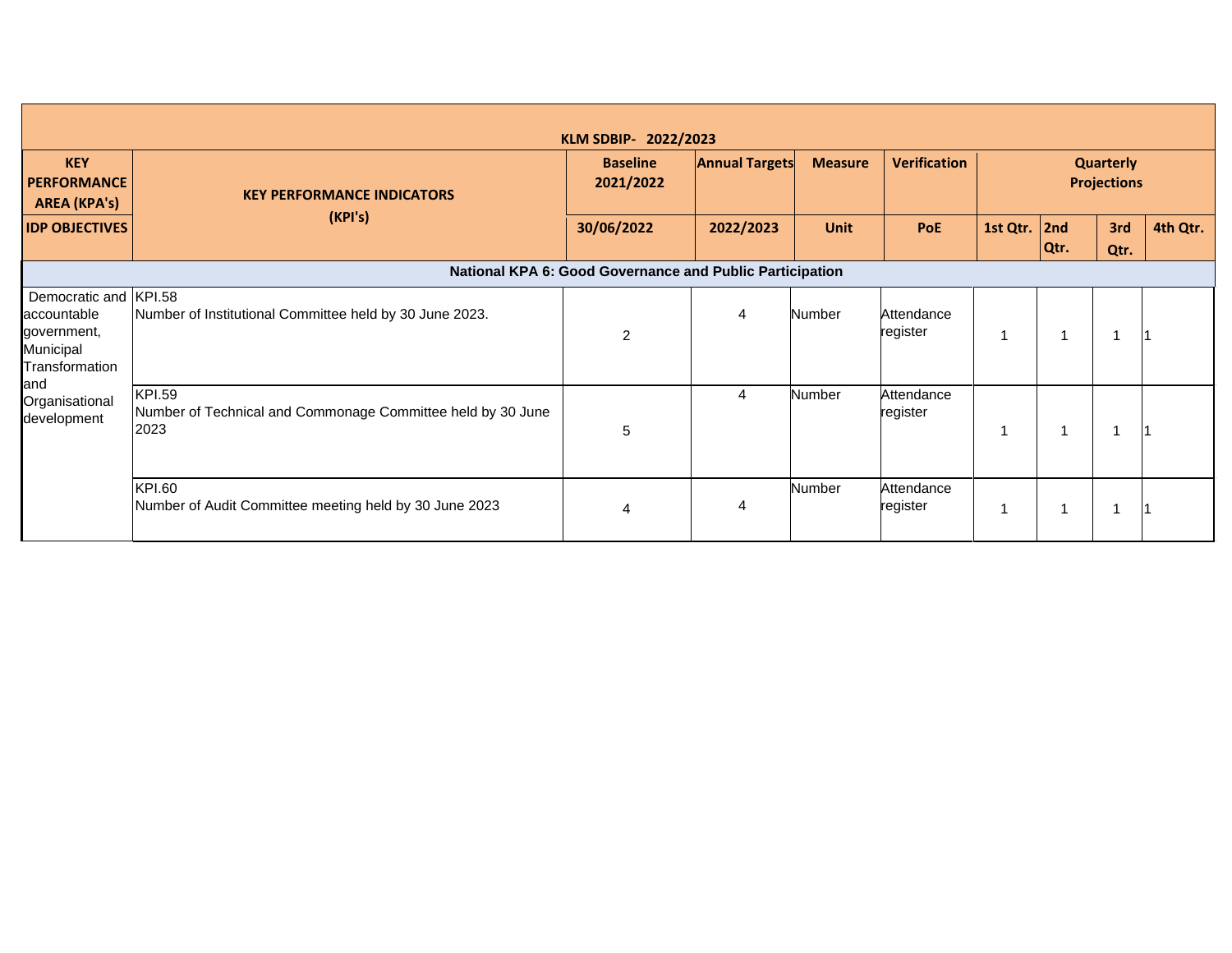| KLM SDBIP - 2022/2023                                                     |                                                                                                                                                                    |                                                          |                                 |                |                                           |                |                |                              |          |  |  |
|---------------------------------------------------------------------------|--------------------------------------------------------------------------------------------------------------------------------------------------------------------|----------------------------------------------------------|---------------------------------|----------------|-------------------------------------------|----------------|----------------|------------------------------|----------|--|--|
| <b>KEY PERFORMANCE AREA</b><br>(KPA's)                                    | <b>KEY PERFORMANCE INDICATORS (KPI's)</b>                                                                                                                          | <b>Baseline</b><br>2021/2022                             | <b>Annual</b><br><b>Targets</b> | <b>Measure</b> | Verification                              |                |                | <b>Quarterly Projections</b> |          |  |  |
| <b>IDP OBJECTIVES</b>                                                     |                                                                                                                                                                    | 30/06/2022                                               | 2022/2023                       | <b>Unit</b>    | PoE                                       | 1st Qtr.       | 2nd Qtr.       | 3rd Qtr.                     | 4th Qtr. |  |  |
|                                                                           |                                                                                                                                                                    | National KPA 6: Good Governance and Public Participation |                                 |                |                                           |                |                |                              |          |  |  |
|                                                                           | <b>KPI.61</b><br>Number of Quarterly report on status of<br>implementation of recommendations made<br>by Internal Audit /Audit Committee by 30<br><b>June 2023</b> | $\overline{4}$                                           | $\overline{4}$                  | Number         | Report                                    | $\mathbf{1}$   | $\overline{1}$ | -1                           |          |  |  |
| Democratic and accountable<br>government,<br>Municipal Transformation and | <b>KPI.62</b><br>Number of Quarterly report on status of<br>implementation of recommendations made<br>by AGSA by 30 June 2023                                      | $\overline{4}$                                           | 4                               | Number         | Audit<br>Action<br>Plan                   | $\mathbf{1}$   | $\overline{1}$ | -1                           |          |  |  |
| Organisational development                                                | <b>KPI.63</b><br>Execution<br><sub>of</sub><br>Internal<br>Audit<br>Annual<br>operational plan by 30 June 2023                                                     | 4                                                        | 4                               | Number         | Quarterly<br>Internal<br>Audit<br>reports | $\mathbf{1}$   | -1             | -1                           |          |  |  |
|                                                                           | <b>KPI.64</b><br>Number of Risk Assessments conducted<br>by 30 June 2023                                                                                           | 4                                                        | 4                               | <b>Number</b>  | <b>Risk</b><br>Register                   | $\mathbf{1}$   | -1             | -1                           | 1        |  |  |
|                                                                           | <b>KPI.65</b><br>Number of monthly reports on<br>implementation of risk mitigating actions by<br>30 June 2023                                                      | 8                                                        | 8                               | Number         | Report                                    | $\overline{c}$ | $\overline{2}$ | $\overline{2}$               | 2        |  |  |
|                                                                           | <b>KPI.66</b><br>Number of quarterly reports on<br>implementation of risk mitigating actions by<br>30 June 2023.                                                   | 4                                                        | 4                               | Number         | Report                                    | 1              | -1             | 1                            | -1       |  |  |
|                                                                           | <b>KPI.67</b><br>Percentage progress of an Approval of IDP<br>Process Plan by Council by 31 August<br>2023.                                                        | -1                                                       | 100%                            | Percentage     | Report                                    | 100%           | 100%           | 100%                         | 100%     |  |  |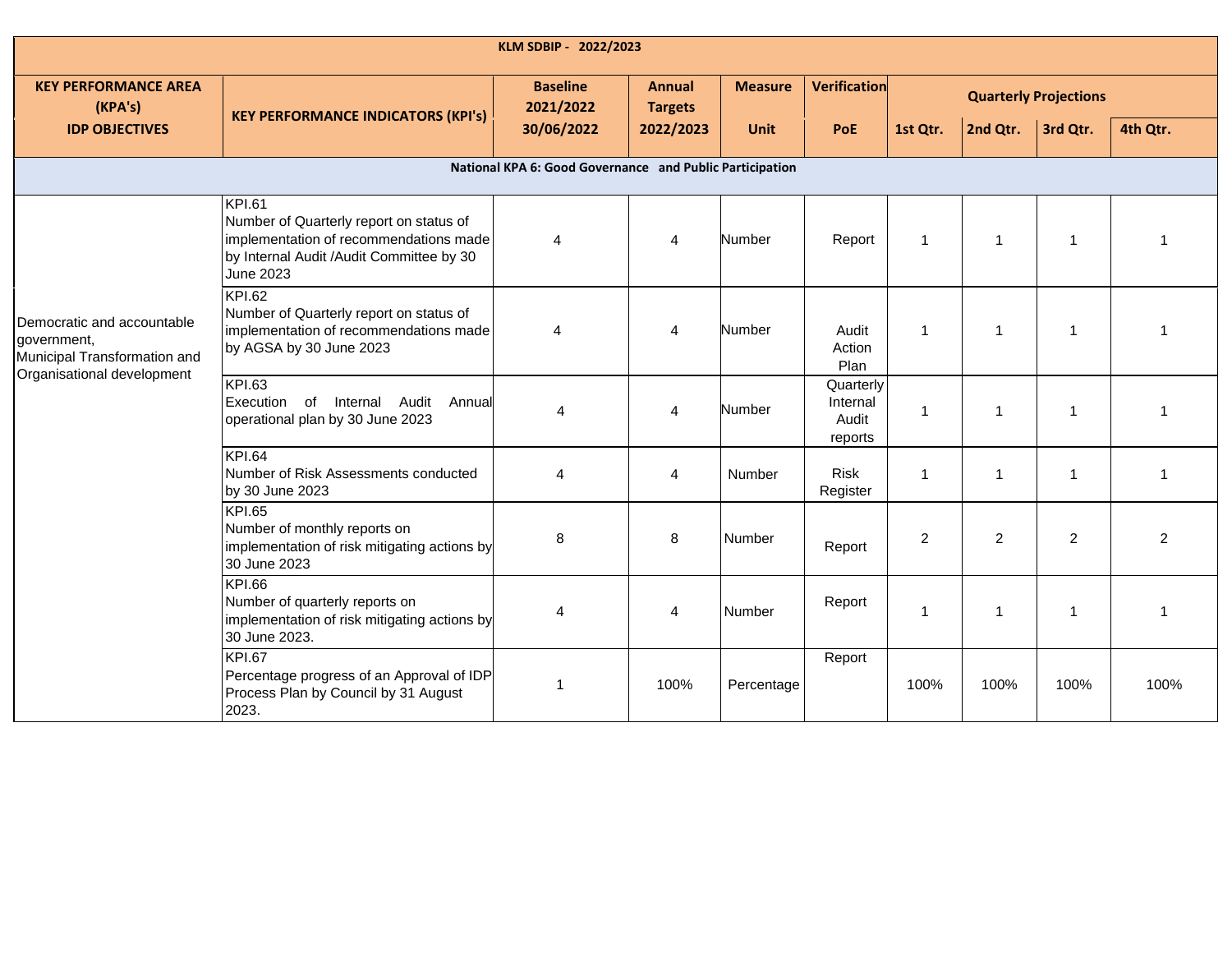| KLM SDBIP - 2022/2023                                                                                   |                                                                                                                        |                              |                                 |                |                        |                              |                |          |          |  |  |  |  |  |
|---------------------------------------------------------------------------------------------------------|------------------------------------------------------------------------------------------------------------------------|------------------------------|---------------------------------|----------------|------------------------|------------------------------|----------------|----------|----------|--|--|--|--|--|
| <b>KEY PERFORMANCE AREA</b><br>(KPA's)                                                                  | <b>KEY PERFORMANCE INDICATORS (KPI's)</b>                                                                              | <b>Baseline</b><br>2021/2022 | <b>Annual</b><br><b>Targets</b> | <b>Measure</b> | Verification           | <b>Quarterly Projections</b> |                |          |          |  |  |  |  |  |
| <b>IDP OBJECTIVES</b>                                                                                   |                                                                                                                        | 30/06/2022                   | 2022/2023                       | <b>Unit</b>    | PoE                    | 1st Qtr.                     | 2nd Qtr.       | 3rd Qtr. | 4th Qtr. |  |  |  |  |  |
| National KPA 6: Good Governance and Public Participation                                                |                                                                                                                        |                              |                                 |                |                        |                              |                |          |          |  |  |  |  |  |
|                                                                                                         | <b>KPI.68</b><br>Percentage progress with the review of the<br>Kgatelopele LM 2022/2023 Draft IDP by<br>31 March 2023. | 100%                         | 100%                            | Percentage     | Council<br>resolution  |                              |                | 100%     |          |  |  |  |  |  |
| Democratic and accountable<br>government,<br>Municipal Transformation and<br>Organisational development | <b>KPI.69</b><br>Percentage progress with the review of the<br>Kgatelopele LM 2021/2022 Final IDP by<br>31 May 2023.   | 100%                         | 100%                            | Percentage     | Council<br>Resolution  |                              |                |          | 100%     |  |  |  |  |  |
|                                                                                                         | <b>KPI.70</b><br>Number of IDP/Budget consultative<br>meetings by 30 June 2023.                                        | $\overline{4}$               | 8                               | Number         | Attendance<br>register |                              | $\overline{4}$ | 4        |          |  |  |  |  |  |
|                                                                                                         | <b>KPI.71</b><br>Number of IDP Rep Forum meetings<br>held by 30 June 2023                                              | 0                            | 4                               | Number         | Attendance<br>register |                              | -1             | f        |          |  |  |  |  |  |
|                                                                                                         | <b>KPI.72</b><br>Number of IDP steering committee<br>meetings<br>held by 30 June 2023.                                 | 0                            | 4                               | Number         | Attendance<br>register |                              | -1             | 1        |          |  |  |  |  |  |
|                                                                                                         | <b>KPI.73</b><br>Number of monthly Ward committee<br>meetings held by 30 June 2023.                                    | 35                           | 48                              | Number         | Attendance<br>register | 12                           | 12             | 12       | 12       |  |  |  |  |  |
|                                                                                                         | KPI.74<br>Number of monthly Ward meetings held by<br>30 June 2023.                                                     | $\mathbf{1}$                 | 45                              | Number         | Attendance<br>register | 12                           | 12             | 12       | 12       |  |  |  |  |  |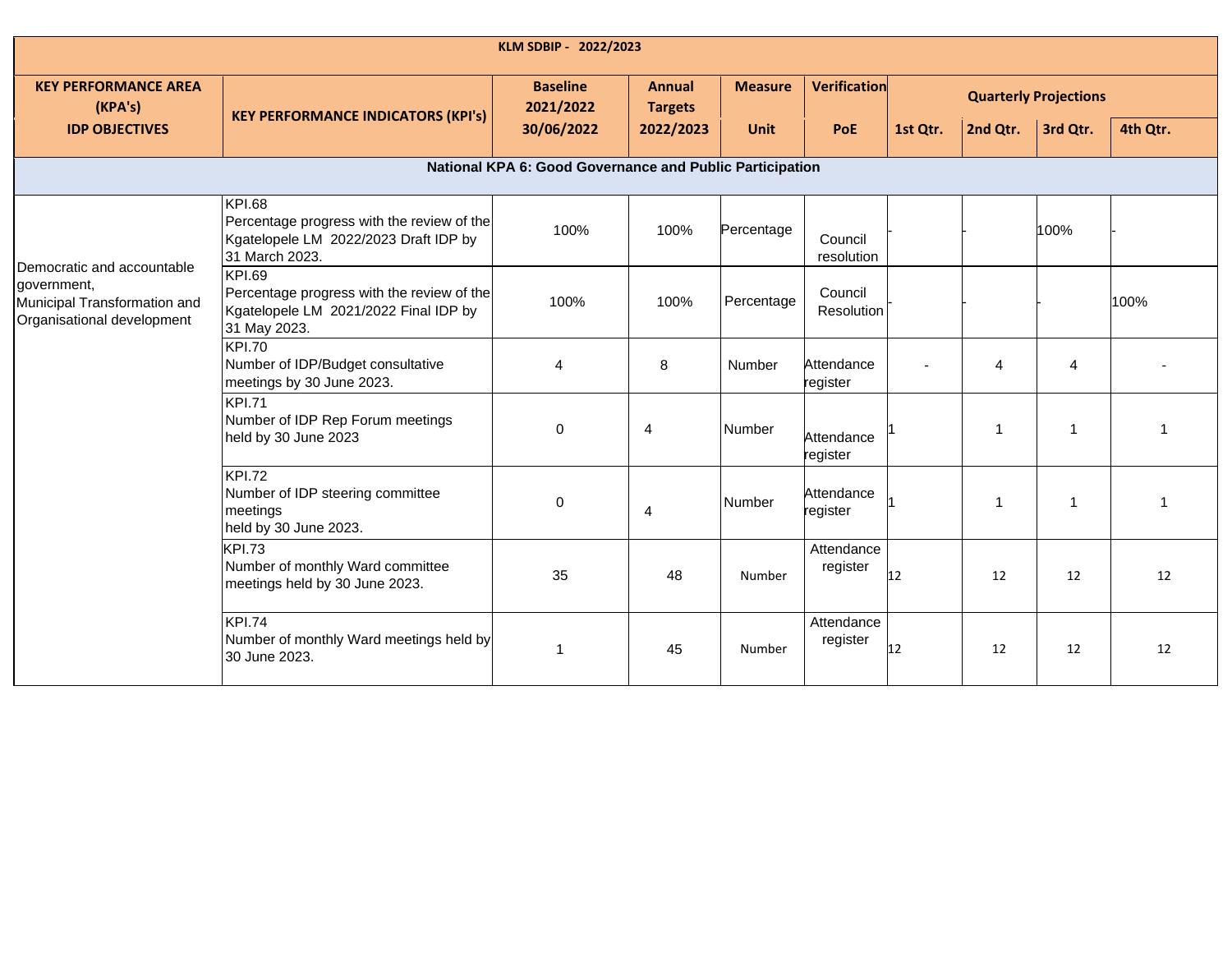#### **4. BUDGET IMPLEMENTATION PLAN FOR 2022/2023**

In respect of the budget implementation component of the SDBIP, circular 13 requires a breakdown by monthly projections of revenue to be collected for each source and monthly projections of operational and capital expenditure and revenue for each vote.

#### **4.1 Monthly projections: Capital expenditure by vote**

#### **NC086 Kgatelopele - Supporting Table SA25 Budgeted monthly revenue and**

**expenditure**

<span id="page-17-1"></span><span id="page-17-0"></span>

| <b>Description</b>                                                         | Ref    | Budget Year 2022/23                 |          |         |                          |                            |                                       |          |                                       |                          |                          |                          |                          | <b>Medium Term Revenue and Expenditure</b><br>Framework |                                  |                                  |  |
|----------------------------------------------------------------------------|--------|-------------------------------------|----------|---------|--------------------------|----------------------------|---------------------------------------|----------|---------------------------------------|--------------------------|--------------------------|--------------------------|--------------------------|---------------------------------------------------------|----------------------------------|----------------------------------|--|
| R thousand                                                                 |        | July                                | August   | Sept.   | October                  | November                   | December                              | January  | February                              | March                    | April                    | May                      | June                     | <b>Budget</b><br>Year<br>2022/23                        | <b>Budget Year +1</b><br>2023/24 | <b>Budget Year</b><br>+2 2024/25 |  |
| <b>Revenue By Source</b>                                                   | $\sim$ |                                     |          |         |                          |                            |                                       |          |                                       |                          |                          |                          |                          |                                                         |                                  |                                  |  |
| Property rates<br>Service charges - electricity                            |        | $\mathbf{1}$<br>908<br>$\mathbf{3}$ | 1 9 0 8  | 1908    | 1908                     | $\overline{1}$<br>908<br>3 | $\overline{1}$<br>908<br>$\mathbf{3}$ | 1 9 0 8  | $\overline{1}$<br>908<br>$\mathbf{3}$ | 1908                     | 1 908                    | 1 9 0 8                  | 1908                     | 22 8 94                                                 | 24 130                           | 25 4 58                          |  |
| revenue                                                                    |        | 381                                 | 3 3 8 1  | 3 3 8 1 | 3 3 8 1                  | 381                        | 381                                   | 3 3 8 1  | 381                                   | 3 3 8 1                  | 3 3 8 1                  | 3 3 8 1                  | 3 3 8 1                  | 40 570                                                  | 42761                            | 45 113                           |  |
| Service charges - water<br>revenue                                         |        | $\mathbf{1}$<br>548                 | 1 5 4 8  | 1548    | 1548                     | $\overline{1}$<br>548      | $\overline{1}$<br>548                 | 1548     | $\overline{1}$<br>548                 | 1548                     | 1548                     | 1548                     | 1548                     | 18 576                                                  | 19579                            | 20 656                           |  |
| Service charges - sanitation<br>revenue                                    |        | 578                                 | 578      | 578     | 578                      | 578                        | 578                                   | 578      | 578                                   | 578                      | 578                      | 578                      | 578                      | 6940                                                    | 7315                             | 7718                             |  |
| Service charges - refuse<br>revenue                                        |        | 668                                 | 668      | 668     | 668                      | 668                        | 668                                   | 668      | 668                                   | 668                      | 668                      | 668                      | 668                      | 8015                                                    | 8 4 4 8                          | 8912                             |  |
|                                                                            |        | $\qquad \qquad -$                   | $\equiv$ | Ξ.      | $\overline{\phantom{m}}$ | $\overline{\phantom{0}}$   | $\equiv$                              | $\equiv$ | $\overline{\phantom{0}}$              | $\overline{\phantom{0}}$ | $\overline{\phantom{0}}$ | -                        |                          |                                                         |                                  |                                  |  |
| Rental of facilities and<br>equipment<br>Interest earned - external        |        | 27                                  | 27       | 27      | 27                       | 27                         | 27                                    | 27       | 27                                    | 27                       | 27                       | 27                       | 27                       | 320                                                     | 336                              | 353                              |  |
| investments                                                                |        | 47                                  | 47       | 47      | 47                       | 47                         | 47                                    | 47       | 47                                    | 47                       | 47                       | 47                       | 47                       | 568                                                     | 599                              | 632                              |  |
| Interest earned - outstanding<br>debtors                                   |        | 289                                 | 289      | 289     | 289                      | 289                        | 289                                   | 289      | 289                                   | 289                      | 289                      | 289                      | 289                      | 3 4 7 3                                                 | 3 6 6 0                          | 3861                             |  |
| Dividends received                                                         |        | ۳                                   | $\equiv$ | ÷       | $\qquad \qquad -$        | $\qquad \qquad -$          | ÷                                     | $\equiv$ | $\equiv$                              | ۳                        | ÷                        | $\overline{\phantom{0}}$ | $\overline{\phantom{a}}$ | $\overline{\phantom{a}}$                                | $\overline{\phantom{0}}$         |                                  |  |
| Fines, penalties and forfeits                                              |        | 62                                  | 62       | 62      | 62                       | 62                         | 62                                    | 62       | 62                                    | 62                       | 62                       | 62                       | 62                       | 740                                                     | 780                              | 822                              |  |
| Licences and permits                                                       |        | 82                                  | 82       | 82      | 82                       | 82                         | 82                                    | 82       | 82                                    | 82                       | 82                       | 82                       | 82                       | 988                                                     | 1031                             | 1078                             |  |
| Agency services                                                            |        | 10                                  | 10       | 10      | 10                       | 10                         | 10                                    | 10       | 10                                    | 10                       | 10 <sup>°</sup>          | 10                       | 10                       | 120                                                     | 125                              | 131                              |  |
| Transfers and subsidies                                                    |        | $\overline{2}$<br>972               | 2972     | 2972    | 2972                     | $\overline{2}$<br>972      | $\overline{2}$<br>972                 | 2972     | $\overline{2}$<br>972                 | 2972                     | 2972                     | 2972                     | 2972                     | 35 663                                                  | 37 181                           | 39 9 28                          |  |
| Other revenue                                                              |        | 63                                  | 63       | 63      | 63                       | 63                         | 63                                    | 63       | 63                                    | 63                       | 63                       | 63                       | 63                       | 756                                                     | 1606                             | 1694                             |  |
| Gains                                                                      |        | ÷                                   | $\equiv$ | ÷,      | $\equiv$                 | $\overline{\phantom{m}}$   | $\equiv$                              | $\equiv$ | $\overline{\phantom{0}}$              |                          | ÷                        | ÷                        | $\overline{\phantom{0}}$ | $\qquad \qquad -$                                       | $\overline{\phantom{0}}$         |                                  |  |
| <b>Total Revenue (excluding</b><br>capital transfers and<br>contributions) |        | 11<br>635                           | 11 635   | 11 635  | 11 635                   | 11<br>635                  | 11<br>635                             | 11 635   | 11<br>635                             | 11 635                   | 11 635                   | 11 635                   | 11 635                   | 139 624                                                 | 147 552                          | 156 355                          |  |
| <b>Expenditure By Type</b>                                                 | $\sim$ |                                     |          |         |                          |                            |                                       |          |                                       |                          |                          |                          |                          |                                                         |                                  |                                  |  |
| Employee related costs                                                     |        | 3<br>445                            | 3 4 4 5  | 3 4 4 5 | 3 4 4 5                  | 3<br>445                   | 3<br>445                              | 3 4 4 5  | 3<br>445                              | 3 4 4 5                  | 3 4 4 5                  | 3 4 4 5                  | 3 4 4 5                  | 41 340                                                  | 43 159                           | 45 101                           |  |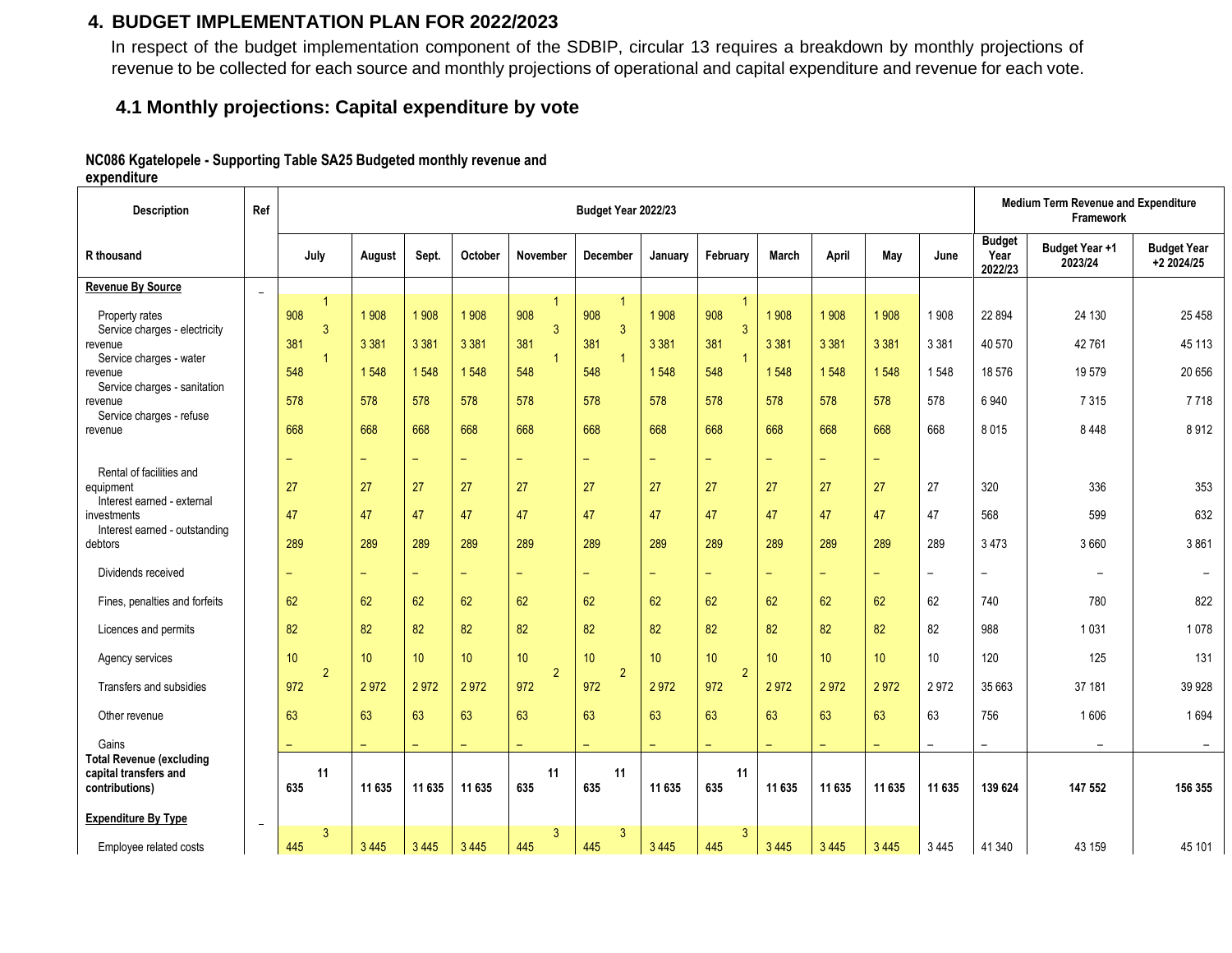| Remuneration of councillors                                                                                                                                                                                                                                                                                                                                                                                         |                | 324                                  |                | 324                              | 324                       | 324     | 324                         | 324                   | 324               | 324                      | 324     | 324     | 324                                   | 324                                                          | 3883                                                 | 4 0 5 4                  | 4 2 3 6  |
|---------------------------------------------------------------------------------------------------------------------------------------------------------------------------------------------------------------------------------------------------------------------------------------------------------------------------------------------------------------------------------------------------------------------|----------------|--------------------------------------|----------------|----------------------------------|---------------------------|---------|-----------------------------|-----------------------|-------------------|--------------------------|---------|---------|---------------------------------------|--------------------------------------------------------------|------------------------------------------------------|--------------------------|----------|
| Debt impairment<br>Depreciation & asset                                                                                                                                                                                                                                                                                                                                                                             |                | 391                                  | $\overline{1}$ | 391                              | 391                       | 391     | 391<br>$\blacktriangleleft$ | 391<br>$\overline{1}$ | 391               | 391<br>$\overline{1}$    | 391     | 391     | 391                                   | 391                                                          | 4687                                                 | 4897                     | 5 1 1 8  |
| impairment                                                                                                                                                                                                                                                                                                                                                                                                          |                | 183                                  |                | 1 1 8 3                          | 1 1 8 3                   | 1 1 8 3 | 183                         | 183                   | 1 1 8 3           | 183                      | 1 1 8 3 | 1 1 8 3 | 1 1 8 3                               | 1 1 8 3                                                      | 14 193                                               | 14 8 17                  | 15 4 84  |
| Finance charges                                                                                                                                                                                                                                                                                                                                                                                                     |                | 49                                   |                | 49                               | 49                        | 49      | 49                          | 49                    | 49                | 49                       | 49      | 49      | 49                                    | 49                                                           | 592                                                  | 618                      | 646      |
| Bulk purchases - electricity                                                                                                                                                                                                                                                                                                                                                                                        |                | 144                                  | $\overline{2}$ | 2 1 4 4                          | 2 144                     | 2 1 4 4 | $\overline{2}$<br>144       | $\overline{2}$<br>144 | 2 144             | $\overline{2}$<br>144    | 2 144   | 2 144   | 2 1 4 4                               | 2 1 4 4                                                      | 25 7 31                                              | 26 863                   | 28 0 72  |
| Inventory consumed                                                                                                                                                                                                                                                                                                                                                                                                  |                | 125                                  |                | 125                              | 125                       | 125     | 125                         | 125                   | 125               | 125                      | 125     | 125     | 125                                   | 125                                                          | 1503                                                 | 791                      | 827      |
| Contracted services                                                                                                                                                                                                                                                                                                                                                                                                 |                | 340                                  | $\mathbf{1}$   | 1 3 4 0                          | 1 3 4 0                   | 1 3 4 0 | $\mathbf{1}$<br>340         | $\overline{1}$<br>340 | 1 3 4 0           | $\overline{1}$<br>340    | 1 3 4 0 | 1 3 4 0 | 1 3 4 0                               | 1 3 4 0                                                      | 16 0 79                                              | 16 744                   | 17 346   |
| Transfers and subsidies                                                                                                                                                                                                                                                                                                                                                                                             |                | $\overline{\phantom{0}}$             |                | ۳                                | $\equiv$                  | ÷       | $\overline{\phantom{0}}$    | $\qquad \qquad -$     | $\qquad \qquad -$ | $\overline{\phantom{0}}$ | ÷       | ÷       | $\equiv$                              | $\overline{\phantom{a}}$                                     | $\overline{\phantom{m}}$                             | $\overline{\phantom{0}}$ |          |
| Other expenditure                                                                                                                                                                                                                                                                                                                                                                                                   |                | 141                                  | $\mathbf{1}$   | 1 1 4 1                          | 1 1 4 1                   | 1 1 4 1 | $\blacktriangleleft$<br>141 | $\overline{1}$<br>141 | 1 1 4 1           | $\overline{1}$<br>141    | 1 1 4 1 | 1 1 4 1 | 1 1 4 1                               | 1 1 4 1                                                      | 13696                                                | 14 274                   | 14 8 92  |
| Losses                                                                                                                                                                                                                                                                                                                                                                                                              |                |                                      |                |                                  |                           |         |                             |                       |                   |                          |         |         | $\overline{\phantom{0}}$              | $\overline{\phantom{a}}$                                     | $\equiv$                                             |                          |          |
| <b>Total Expenditure</b>                                                                                                                                                                                                                                                                                                                                                                                            |                | 142                                  | 10             | 10 142                           | 10 142                    | 10 142  | 10<br>142                   | 10<br>142             | 10 142            | 10<br>142                | 10 142  | 10 142  | 10 142                                | 10 142                                                       | 121 703                                              | 126 218                  | 131 722  |
|                                                                                                                                                                                                                                                                                                                                                                                                                     |                |                                      |                |                                  |                           |         |                             |                       |                   |                          |         |         |                                       |                                                              |                                                      |                          |          |
| Surplus/(Deficit)                                                                                                                                                                                                                                                                                                                                                                                                   |                | 493                                  | $\mathbf{1}$   | 1 4 9 3                          | 1 4 9 3                   | 1 4 9 3 | $\mathbf{1}$<br>493         | $\mathbf{1}$<br>493   | 1493              | $\mathbf{1}$<br>493      | 1493    | 1493    | 1493                                  | 1 4 9 3                                                      | 17921                                                | 21 334                   | 24 634   |
| Transfers and subsidies -<br>capital (monetary allocations)<br>(National / Provincial and<br>District)<br>Transfers and subsidies -<br>capital (monetary allocations)<br>(National / Provincial<br>Departmental Agencies,<br>Households, Non-profit<br>Institutions, Private Enterprises,<br>Public Corporatons, Higher<br><b>Educational Institutions)</b><br>Transfers and subsidies -<br>capital (in-kind - all) |                | 709<br>$\overline{\phantom{0}}$<br>÷ | $\mathbf{1}$   | 1709<br>$\overline{\phantom{0}}$ | 1709<br>$\qquad \qquad -$ | 1709    | $\mathbf{1}$<br>709<br>٠    | $\overline{1}$<br>709 | 1709              | $\overline{1}$<br>709    | 1709    | 1709    | 1709<br>$\qquad \qquad -$<br>$\equiv$ | 1709<br>$\overline{\phantom{0}}$<br>$\overline{\phantom{0}}$ | 20 510<br>$\overline{\phantom{a}}$                   | 24 653                   | 25 5 5 2 |
| Surplus/(Deficit) after capital                                                                                                                                                                                                                                                                                                                                                                                     |                |                                      | 3              |                                  |                           |         | $\mathbf{3}$                | $\mathbf{3}$          |                   | $\mathbf{3}$             |         |         |                                       |                                                              |                                                      |                          |          |
| transfers & contributions                                                                                                                                                                                                                                                                                                                                                                                           |                | 203                                  |                | 3 2 0 3                          | 3 2 0 3                   | 3 2 0 3 | 203                         | 203                   | 3 2 0 3           | 203                      | 3 2 0 3 | 3 2 0 3 | 3 2 0 3                               | 3 2 0 3                                                      | 38 431                                               | 45 987                   | 50 186   |
| Taxation                                                                                                                                                                                                                                                                                                                                                                                                            |                | $\equiv$                             |                | ÷                                | $\equiv$                  |         | $\overline{\phantom{0}}$    |                       |                   |                          | ÷       | ÷       | $\equiv$                              | $\overline{\phantom{0}}$                                     | $\overline{\phantom{0}}$                             | $\overline{\phantom{0}}$ |          |
| Attributable to minorities<br>Share of surplus/ (deficit) of                                                                                                                                                                                                                                                                                                                                                        |                | $\overline{\phantom{0}}$             |                | ÷                                | $\equiv$                  |         | $\overline{\phantom{a}}$    |                       |                   |                          | ÷       | ÷       | $\equiv$                              | $\overline{\phantom{0}}$                                     | $\overline{\phantom{0}}$<br>$\overline{\phantom{0}}$ |                          |          |
| associate                                                                                                                                                                                                                                                                                                                                                                                                           |                |                                      | 3              |                                  |                           |         | $\overline{\mathbf{3}}$     | 3                     |                   | 3                        |         |         | $\overline{\phantom{m}}$              | $\overline{\phantom{0}}$                                     |                                                      |                          |          |
| Surplus/(Deficit)                                                                                                                                                                                                                                                                                                                                                                                                   | $\overline{1}$ | 203                                  |                | 3 2 0 3                          | 3 2 0 3                   | 3 2 0 3 | 203                         | 203                   | 3 2 0 3           | 203                      | 3 2 0 3 | 3 2 0 3 | 3 2 0 3                               | 3 2 0 3                                                      | 38 431                                               | 45 987                   | 50 186   |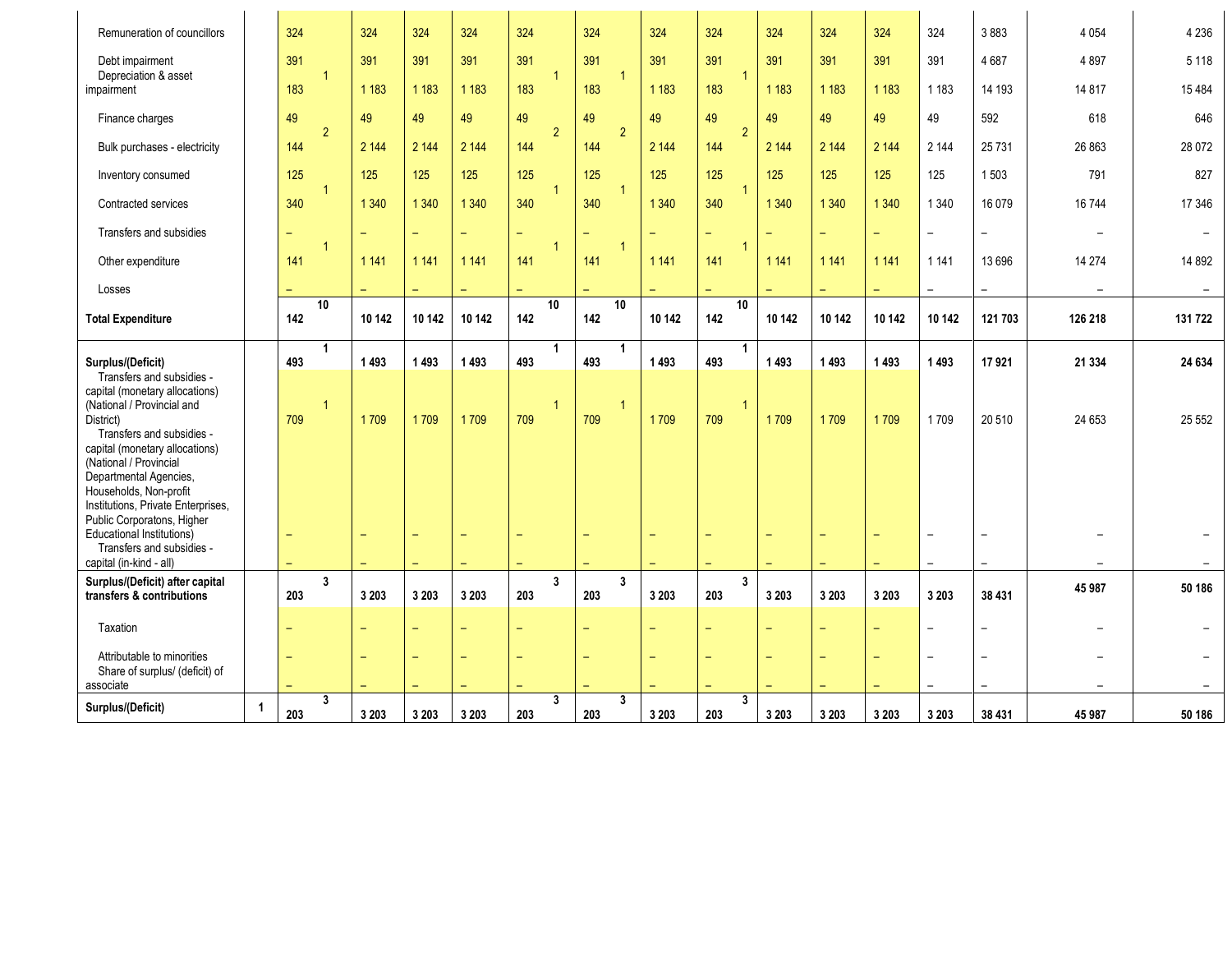#### **SERVICE DELIVERY AND BUDGET IMPLEMENTATION PLAN 2022-2023**

### **5. CONCLUSION**

The SDBIP is a significant intervention tool in the strengthening of democratic governance in the local sphere of government. The SDBIP prescribes that the KLM annual targets be provided in order to assist with implementation and monitoring. Regular reviews would compare targets with actual outcomes and revise future targets as necessary.

The SDBIP monitoring of actual revenue targets and spending against the budget will be reported monthly in terms of section 71 of the MFMA. In terms of section 71 of the MFMA, the accounting officer must not later than ten days after the last working day of each month, submit to the Executive Mayor and the relevant provincial treasury a statement on the state of the municipalities' budget, reflecting the following:

- Actual revenue, per revenue source;
- Actual borrowings;
- Actual expenditure, per vote;
- Actual capital expenditure, per vote;
- The amount of any allocations received;

And explanation of:

- Any material variances from what the municipality have projected on revenue by source, and from the municipality's expenditure projections per vote;
- Any material variances from the service delivery and budget implementation plan and;
- Any remedial or corrective steps taken or to be taken to ensure that projected revenue and expenditure remain within the municipality's approved budget.

21